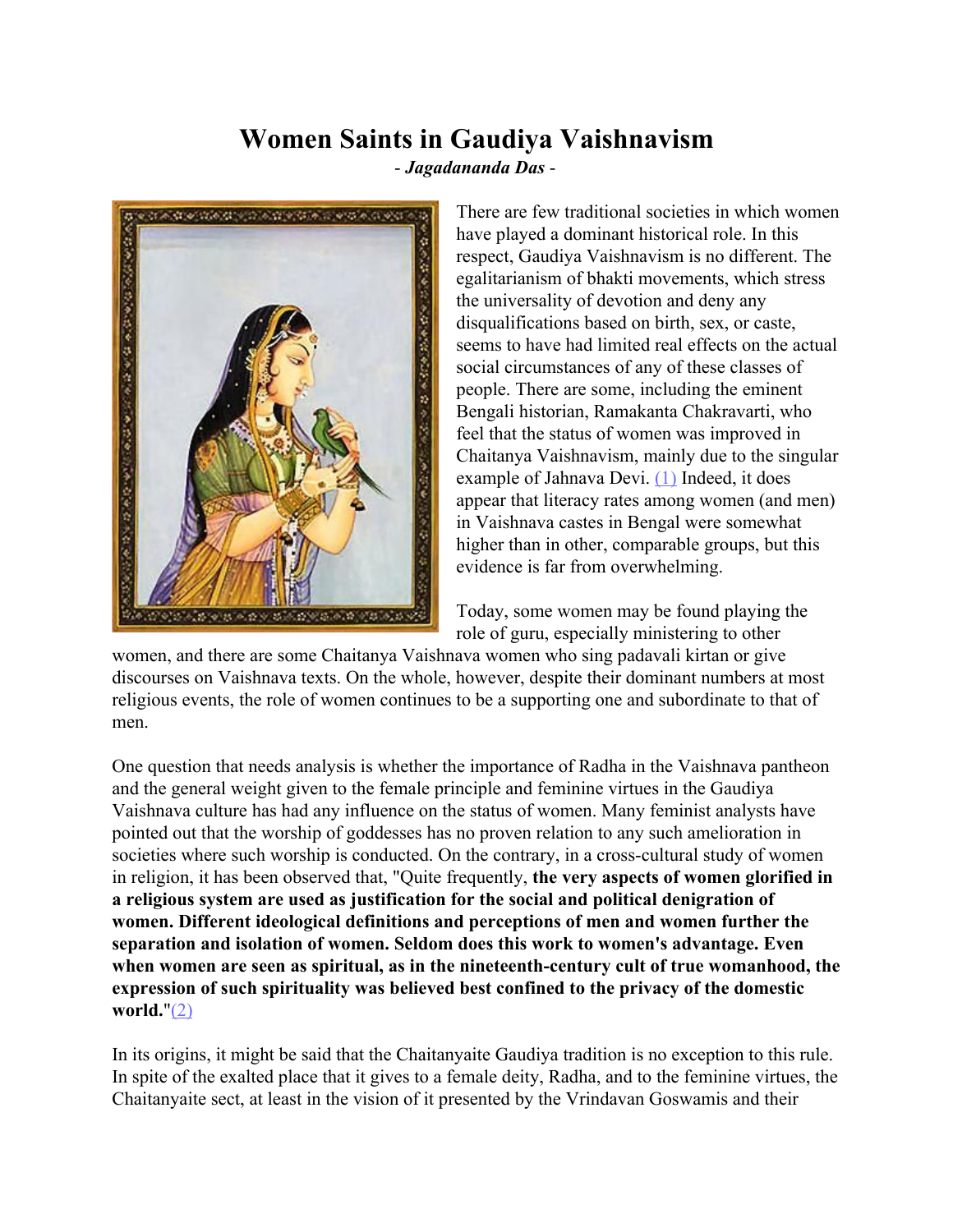followers, with its strong emphasis on asceticism, appears to have followed the Puranic traditions regarding women as found in the Bhagavatam, with its many clearly mysogynistic statements.

Despite this, a closer examination of the *Chaitanya Charitamrita* shows that though women are clearly cast in traditional feminine roles as wives and mothers, there is little or no overt misogyny. The heavy emphasis on the renunciation of sexuality and the dangers of involvement with women when engaged in the exercise of spiritual practices do not necessarily enjoin the explicit or willful hatred or denigration of women, though it cannot have been particularly helpful.

The case of Junior Haridas, described by Krishna Das Kaviraj in the *Chaitanya Charitamrita*, is perhaps the most outstanding example of the strict standard of sexual segregation Chaitanya expected of his renunciate disciples. The young renunciate Haridas was ostracized by Chaitanya for having begged rice from an old woman, Madhavi Devi, the sister of one of his most intimate associates, Sikhi Mahiti. Chaitanya's adherence to a principle, to an ascetic standard irrespective of all extenuating circumstance, is highlighted by Kaviraj when he glories Madhavi Devi for her own devotional achievements; he states that she is a member of Chaitanya's most exclusive inner circle: the half of the three and a half most worthy recipients of his mercy in the universe.[\(3\)](http://www.harekrsna.de/woman-saints.htm#3) Even so, of the various Bhagavata verses that might have been chosen as authorities for such a strict standard, Kaviraj envisions Chaitanya as quoting BhP 9.19.17, which places emphasis on the strength of the senses and the weakness of man rather than on the insidious sexuality of women:

One should not sit alone with one's mother, sister or daughter. The senses are so strong that they can distract even a wise man.

On the other hand, that Madhavi Devi is known as only "half a worthy" indicates rather clearly the sexual-political position taken by Kaviraj and the Vrindavan school of Chaitanya Vaishnavism. It should be noted, however, that Madhavi Devi is unique in the biographies of Chaitanya as a woman who is given credit for personal spiritual achievement--even though neither her devotion nor her age could rid her of the curse of being a danger to men who wished to free themselves of sexual desire.[\(4\)](http://www.harekrsna.de/woman-saints.htm#4)

Another comparable incident is found in the same biography: Chaitanya is described as being overwhelmed emotionally upon hearing verses from the Gita Govinda being sung by a woman. He runs to embrace the singer, oblivious to her sex. Only when he is tackled by his servant Govinda Das does he come to his senses and realize the magnitude of what he had been about to do. [\(5\)](http://www.harekrsna.de/woman-saints.htm#5)

The exception that proves the rule is also given by Kaviraj. On one occasion in his later life, while Chaitanya was taking darshan of Jagannath in the midst of a crowd, an Orissan woman placed her feet on his back as she strained to get a look at the deity, entirely unaware of the impropriety of her action. Rather than condemning the woman, as his own disciples wished, Chaitanya told them to leave her alone and let her drink in the vision of the Lord to her heart's content. He furthermore expressed a wish for a similar intensity of desire, saying, "Oh that fortunate woman! I worship her feet. By her grace may I also have such eagerness [to see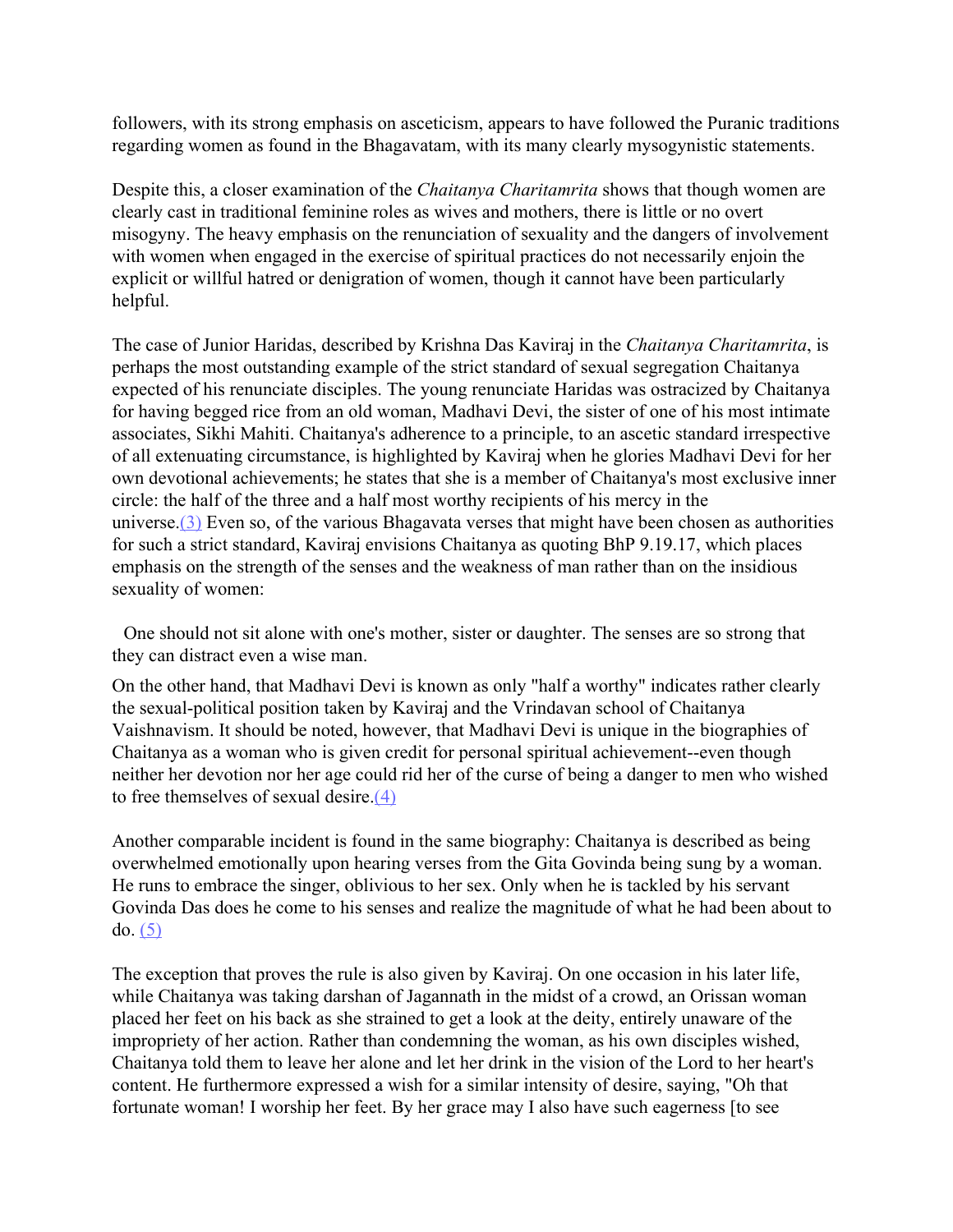Jagannath]." It is significant, though, that Chaitanya does not speak to her directly.[\(6\)](http://www.harekrsna.de/woman-saints.htm#6)

In principle, however, it would be a mistake to judge the Chaitanyaite attitude to women on the basis of the strict standards of behavior shown by the ascetics who modeled themselves on his example. The medieval bhakti movements in general showed a more democratic attitude to the practices of religion, giving equal rights to low castes, untouchables and women. Thus Balaram Das could sing that women of respectable lineage (to whom such a public display would have been anathema) danced publicly in the sankirtan procession. [\(6\)](http://www.harekrsna.de/woman-saints.htm#6) Quite in contrast to the findings of Sinclair cited above, Donna Wulff, based on her experience of modern feminist singers of kirtan like Radharani, has concluded that women in Bengal have always enjoyed a comparatively higher status than elsewhere in India and that this fact is both reflected in and supported by the existence of cults of feminine deities.<sup>(8)</sup> Nevertheless, the women whose biographies (or legends) are described briefly in this article are exceptional: women have only rarely exercised leadership roles for large numbers of Gaudiya devotees of both sexes.

It is no doubt true that women of Sahajiya sects have higher status within their groupings (the above-mentioned Radharani be longs to such a sampradaya), while the orthodoxy preserves a more conservative attitude to sexual relations. It would be a worthwhile subject for research whether the Sahajiya belief in the inherent divinity of both male and females as sexual beings translates into higher status for women than in the orthodox. Whatever findings came out of such research, however, I believe it would be a mistake to attribute the elevated position and reputation achieved by some of the women in orthodox Gaudiya Vaishnavism to the widespread influence of Sahajiya doctrines on the orthodoxy. Indeed, orthodox Gaudiya Vaishnava women whose lives are covered in this article have excelled on their own, by remaining true to the core beliefs of the sampradaya rather than through reform or revolt.

I have divided this brief overview into three periods that for convenience's sake I shall call the early, middle and modern periods. The early period covers those women who were contemporary with Chaitanya and whose stories are found in his biographies; the middle, predominantly those whose lives were described in the histories of the early post-Chaitanya period, such as *Bhakti-ratnakara, Prema-vilasa, Anuraga-valli, Murali-vilasa*, etc. Finally, by the modern period I refer to the 19th and 20th centuries. Despite the limited amount of information available, it is tentatively concluded that the status of women reached a high point in the middle period, when Jahnava Devi and a few other powerful individuals exercised considerable leadership.

### **NOTES**

1. Ramakanta Chakravarti, Vaishnavism in Bengal (Calcutta: Sanskrit Pustak Bhandar, 1985), p. 174. "One of the positive results of the Chaitanya movement was the elevation of the social and religious status of women in Bengal. This remarkable development was first seen in the assumption of ecclesiastical leadership by Jahnava Devi, second daughter of Suryadas Sarkhel and second wife of Nityananda." RETURN

2. Cf. Sinclair, Karen, "Women and Religion" in The Cross-Cultural Study of Women, (ed.) Margot I. Duley and Mary I. Edwards (New York: The Feminine Press, 1986), 107-124. Particularly, pp. 110-12. RETURN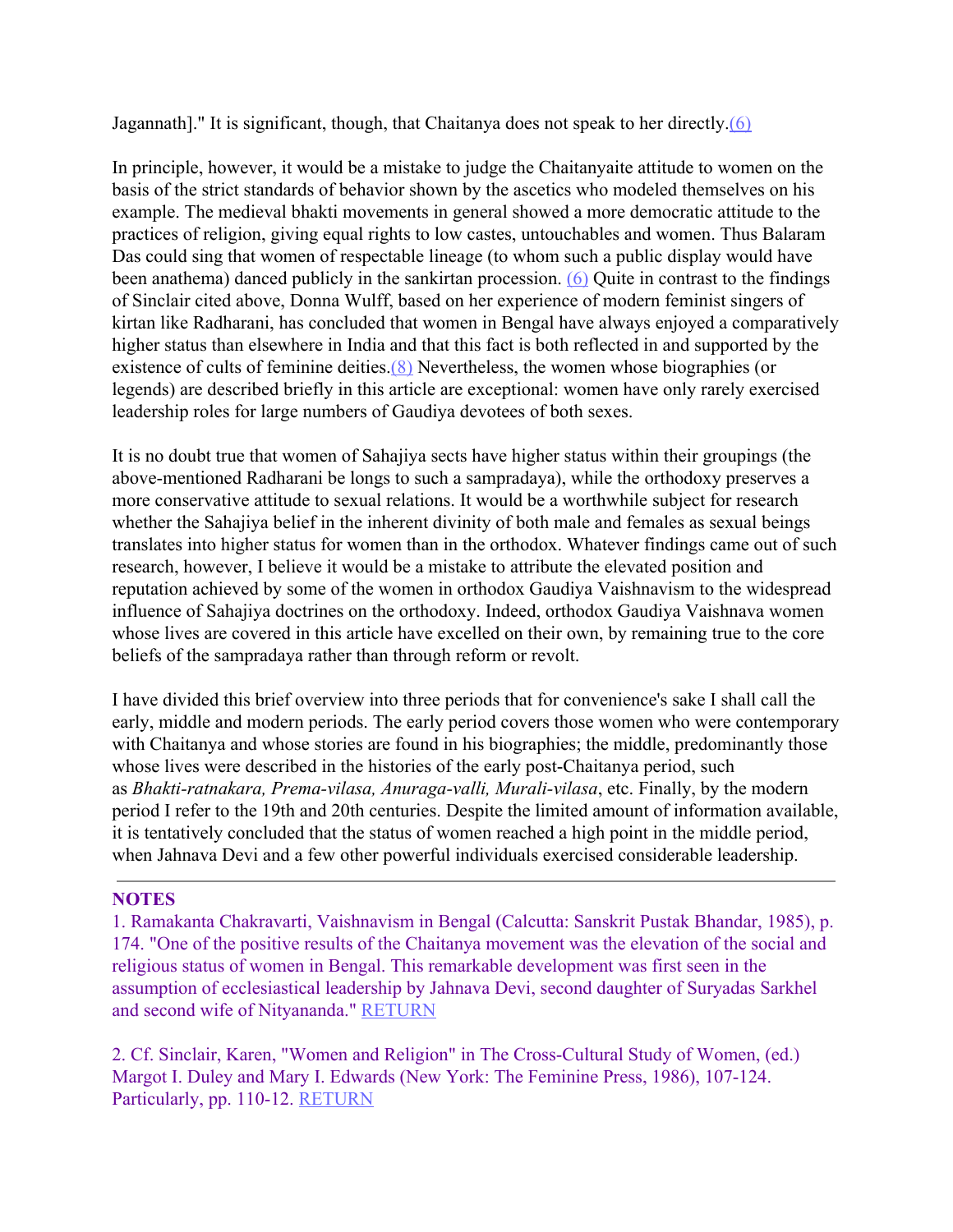3. *mahitIra bhaginI sei nAma mAdhavI devI | vRddha tapasvinI Ara paramA vaiSNavI || prabhu lekhA kare jAre rAdhikAra gaNa | jagatera madhye pAtra sADe tin jana || svarUpa gosAi Ara rAya rAmAnanda | zikhi mahiti tina tAra bhaginI Ardha jana ||* CC 3.2.104-6. RETURN

4. According to Haridas Das, Madhavi Devi composed a Sanskrit play about Lord Jagannath, *PuruSottama-deva-nATakam*. If this is true, she is a signal exception as the only female author of a Sanskrit text in the Chaitanya Vaishnava tradition. (Cf.*Gaudiya Vaishnava Abhidhana* (ed. Haridas Das (Nabadwip: Haribol Kutir, 471 Chaitanyabda [1964]), 1311, 1624.) RETURN

5. *Chaitanya Charitamrita* 3.13.77~7. See also 3.3.75. RETURN

6. *Chaitanya Charitamrita* 3.14.24-31.RETURN

7. Cited in Sankar Sen Gupta, *A Study of Women in Bengal*. Calcutta: Indian Publications, 1970, 179. *saGkIrtana mAjhe nAce kulera bauhAri*. Chaitanya's early kirtans in the house of Srivas Pandit, however, were not open to women. Vrindavan Das tells that Srivas's mother-in-law tried to hide in order to witness Chaitanya's dancing, but that her presence, even though not visible, interfered with his experiencing the usual ecstasy. *Chaitanya Bhagavata*, 2.16.1-18. RETURN

8. "Images and Roles of Women in Bengali Vaishnava Padavali Klrtan," in (ed.) Joseph O'Connell, *Bengal Vaishnavism, Orientalism, Society and the Arts* (East Lansing, Michigan: Asian Studies Centre, 1985), 11-27. RETURN

# **I. Women in Chaitanya's life**

Few of the women who figure in the Chaitanya biographies are there as Vaishnavas in the sense of practitioners of the formal practices of devotion. They are devotees of Chaitanya rather than Krishna and their high status in the hierarchy of Chaitanya's associates is due primarily to the relation which they had to him. They are considered to be *nitya-siddha*, eternal associates who descended with him to participate in his lila. In the later recasting of Chaitanya's life as myth or literature, these women have taken on archetypal female roles that in some respects overshadows the historical facts of their lives. Thus, the analysis of the descriptions found in the biographies must be informed by the categories of Indian poetics and literary theory; especially in the way understood by Rupa Goswami, who was so influential on the entire Gaudiya Vaishnava way of thinking.

In the hierarchy of love described in Rupa Goswami's divine aesthetic, the category of love felt by the women in Chaitanya's life is that of *sambandhAnugA*; they possess a love, which though not without glory, is of a somewhat inferior quality because no mundane relationships have had to be sacrificed in order to achieve it. Chaitanya's wives or mother are not renunciates of their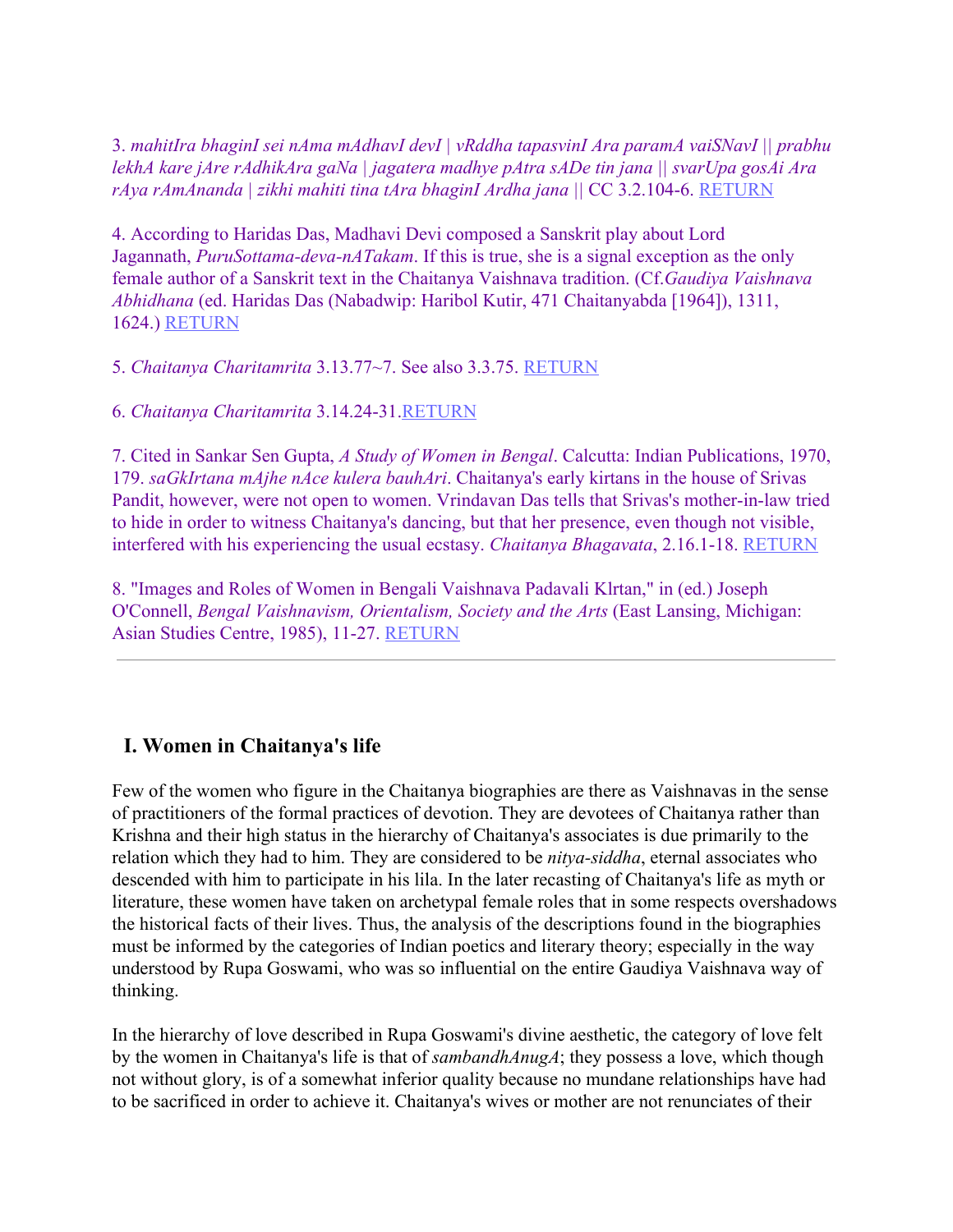social roles; it is rather through their relationship to Chaitanya, their natural, human love for him, and indeed, their adherence to the ideal role as mother or wife, that they have come to be revered by Chaitanya's devotees. In orthodox Gaudiya Vaishnavism, which is dominated by the Vrindavan spirit of erotic devotion for Krishna, there is little or no devotion to Chaitanya modeled on the love of Sachi, Lakshmipriya or Vishnupriya[.\(9\)](http://www.harekrsna.de/woman-saints.htm#9)

In contrast to this relative lack of interest in the lives of Chaitanya's wives and mother on the part of the Vrindavan-oriented Vaishnava community, the Bengali people as a whole show an enduring attachment to them as the main ashrayas or "vessels" of emotion in dramatizations of his life, which traditionally end with his renunciation, "Nimai-sannyas." The telling of this story In the *Chaitanya Bhagavata* of Vrindavan Das, and even more so in the influential Gaura-nagara tradition of Vasu Ghosh, Lochan Das and others, in many ways self-consciously parallels the tale of Krishna's abandonment of his family and the gopis in Vrindavan: Chaitanya's departure is final; though he is alive, he is lost forever as a son and lover. Thus, as with Mathura lila, the dominant sentiment is that of separation and pity for those wounded by the departure of the object of love.

The primary difference, then, between these women and those who follow in the later periods, is in their emphasis on the human person of Chaitanya himself rather than the god Krishna and their human experience of love rather than the practice of asceticism and ritual devotion.

#### **1. Sachi Devi**

The stage for Chaitanya's dramatic departure is set by describing Sachi Devi as an ideal mother, the worthy bearer of the incarnation. She is everywhere recognized to be identical to both Yashoda and Devaki, the foster-mother and mother of Krishna respectively. Her glories are extensively described in the *Chaitanya Bhagavata*, where she is said to be devotion incarnate, the mother of the universe, etc. $(10)$ 

Sachi was an educated woman, the daughter, wife and mother of scholars and she demonstrated her learning in the metaphysical arguments she had with her precocious son. According to the biographers, she was privileged on several occasions to experience evidence of Chaitanya's divine status. Vrindavan Das describes her hearing the sound of the flute coming from the child Nimai's mouth and then having a vision of his divine power. $(11)$  In true Bhagavata fashion, Sachi is not swayed from her purely maternal affection by any display of divinity on the part of her son. As he grew older, however, she was prepared to take instruction from him in the matter of religious practice, particularly when he told her to take up the Ekadasi fast $(12)$  and to accept his metaphysical explanations when he consoled her after his first wife Lakshmipriya's death by snakebite. [\(13\)](http://www.harekrsna.de/woman-saints.htm#13)

A rather significant incident is described in *Chaitanya Bhagavata*, when Chaitanya, sitting on the seat of Vishnu as he was wont to do during his early ecstatic moments of identification with the god, states bluntly that Sachi has not achieved prema bhakti, the ultimate goal of devotional practice and that which he had descended to earth for the express purpose of distributing freely. Sachi had apparently committed an offense to Advaita Acharya and was admonished by her son,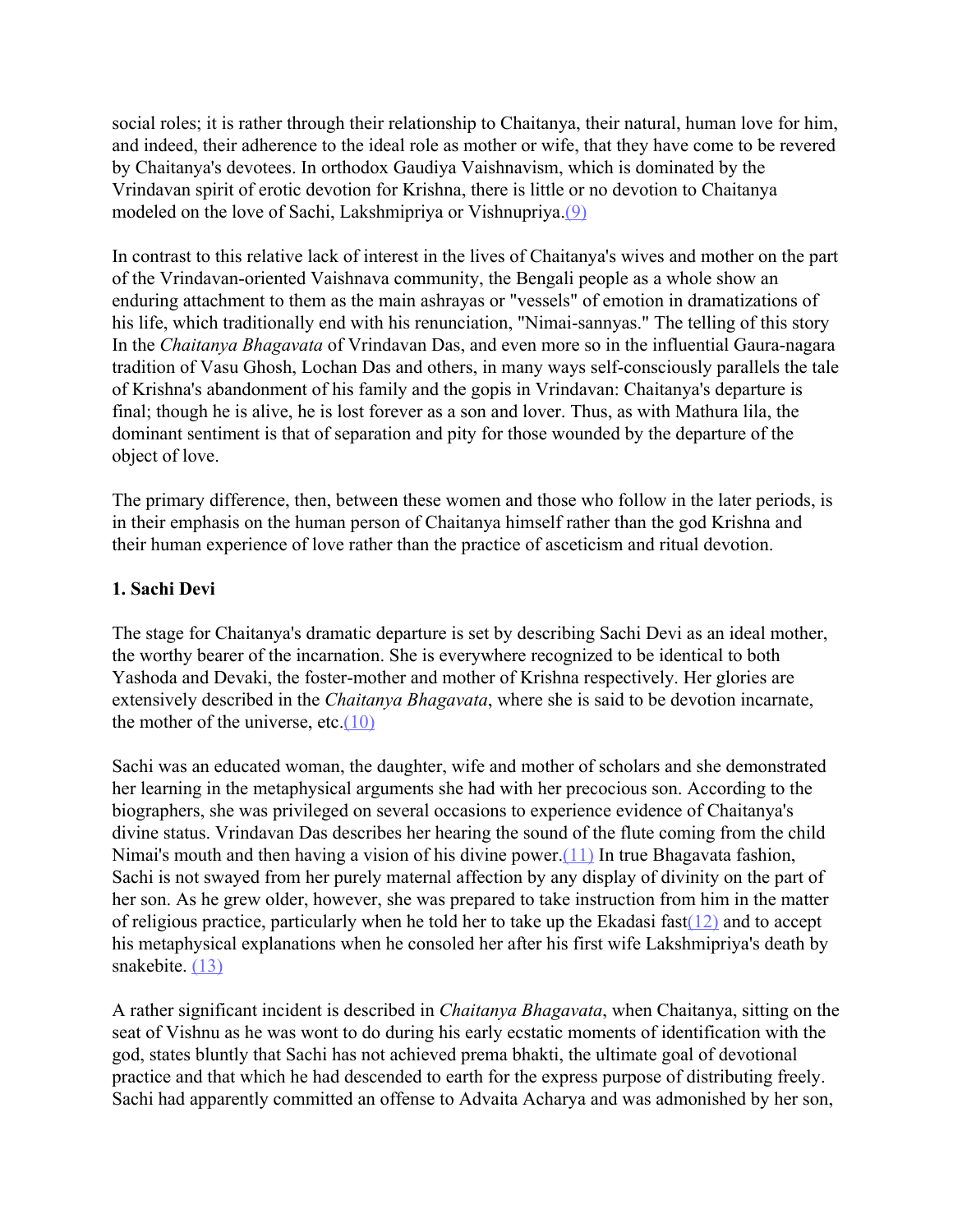who used the occasion to show the gravity of offenses to the Vaishnavas. She again accepted her son's admonitions with good grace and, according to Vrindavan Das, was given prema after having followed his instruction and having asked forgiveness of Advaita. [\(14\)](http://www.harekrsna.de/woman-saints.htm#14)

After Chaitanya's departure for Puri, Sachi is described in the *Chaitanya Charitamrita* making offerings to her deity. Rather than meditating on her Gopal deity, she thought of how she used to feed her own son, Nimai. She would then have most realistic visions of him eating the offering. When she arose from her meditation, she would observe that the plates on which the food had been offered were empty and would become confused thinking that she had fallen asleep and simply dreamt of her son's coming and that she had not made any offering at all. Her sense of reality completely distorted by the overwhelming absorption in love in separation, she would return to the kitchen to start her offering all over again. Chaitanya sent messages on several occasions through associates of his travelling to Nabadwip to assure her that she was not going mad, but that he had indeed been going to Nabadwip to accept her offerings.[\(15\)](http://www.harekrsna.de/woman-saints.htm#15) Kaviraj Goswami follows Jiva in his use of the term *AvirbhAva* to refer to these objective manifestations of the Lord in his physical absence. Sachi's home was one of four places where such manifestations took place. $(16)$ 

# **2. Chaitanya's wives**

Chaitanya's first wife Lakshmipriya died young, while he was travelling in East Bengal Not much more is said about her other than that she was a devoted wife who fulfilled her household duties on one occasion by herself cooking for a large group of monks who had been invited to eat at their house.[\(17\)](http://www.harekrsna.de/woman-saints.htm#17) She is identified with Rukmini in the *Gaura Ganoddesha Dipika* (verse 45).

Chaitanya's second wife Vishnupriva is given a more important place in the biographies as she was the wife who witnessed his transformation into an ecstatic. She is described as a devastated woman who had been helplessly losing her husband to a progressive obsession with his devotional commitment to Krishna. Prior to her marriage, she led an exemplary life, bathing three times daily in the Ganges, but overall her character is not particularly well-developed in any of the Chaitanya biographies, understandable in that she was probably not much more than twelve or thirteen years old at the time of her marriage and her separation from him took place not long thereafter. The wedding itself is described in stereotypical fashion, with the usual hyperbole surrounding the opulence, etc., of the ritual. The pivotal event in her life was of course Chaitanya's departure for the life of renunciation. Of Chaitanya's biographers, only Lochan Das in the *Chaitanya Mangala* describes the couple as having spent the last night of their life together in the same bed.[\(18\)](http://www.harekrsna.de/woman-saints.htm#18)

Several descriptions have been given of Vishnupriya in the years that followed Chaitanya's departure. The primary image is that of an ideal widow, carefully leading the pious life that was and still is generally expected of Bengali widows[.\(19\)](http://www.harekrsna.de/woman-saints.htm#19) Though it does not seem as though she took an active leadership role in the devotional movement inaugurated by her husband, she nevertheless remained an icon and living place of pligrimage during that time. Continuing to live and serve her mother-in-law Sachi, she adhered to a high standard of austerity which impressed the devotees of the movement. In the *Advaita-prakasha* (Chapter 21), Chaitanya's disciple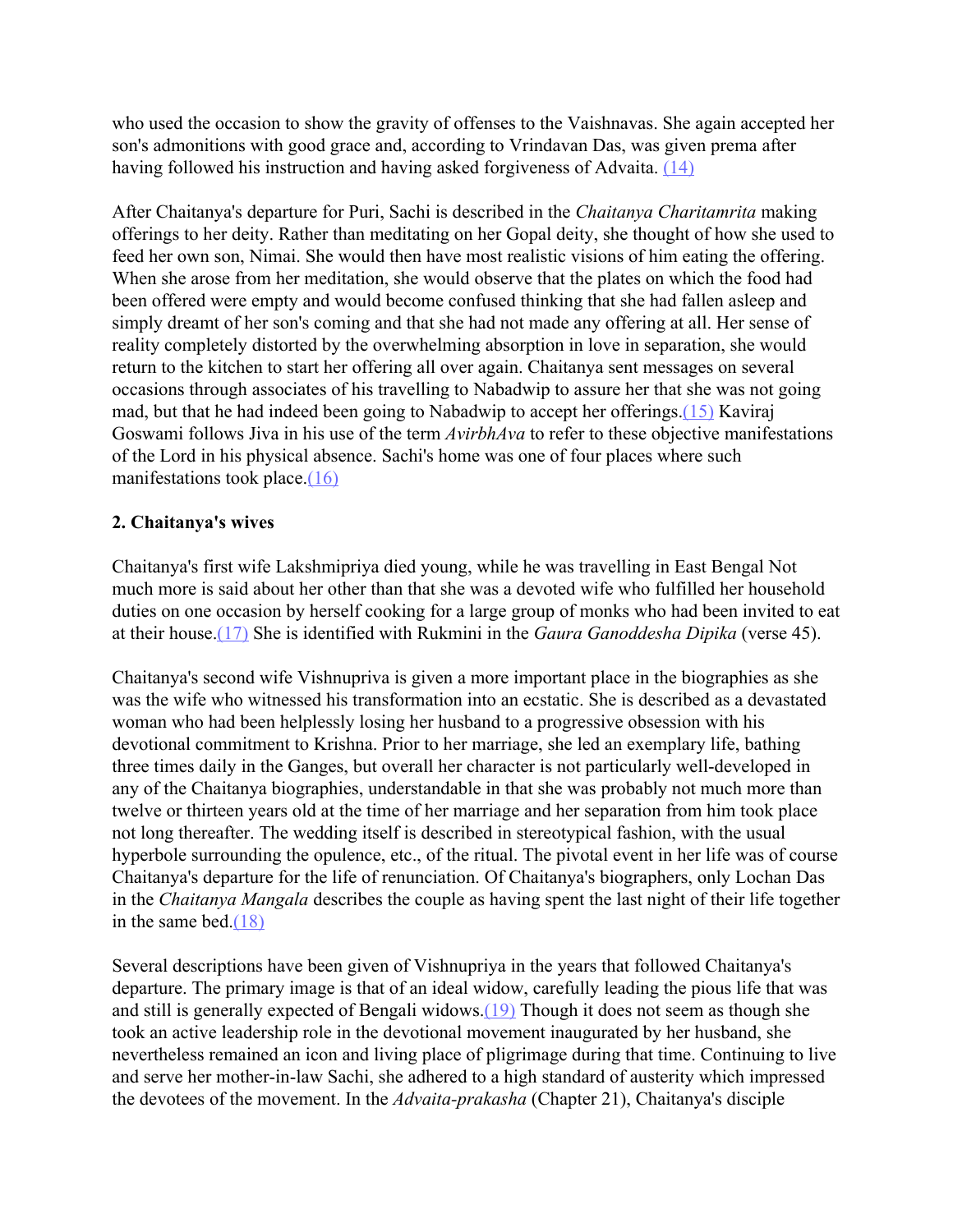Jagadananda describes to him the daily activities of Vishnupriya: She would rise early each morning before daybreak with Sachi to bathe in the Ganges, but then remained indoors the entire day, never letting either the sun nor the moon shine upon her. The devotees would never see her face except when she came to eat, and no one ever heard her speak. She would only eat Sachi's remnants and spent all her time absorbed in the repetition of the Holy Names while meditating on a picture of Chaitanya as he looked before taking the renounced order of life.

Vishnupriya Devi seems to have taken the bhajan path promulgated by Chaitanya seriously. One of the most often repeated descriptions of her recounts that she counted each completion of the sixteen names of Krishna by placing a grain of rice in a clay pot. When she had completed her daily meditation sometime in the early aftemoon, she would cook the rice, offer it, and then eat only those grains.[\(20\)](http://www.harekrsna.de/woman-saints.htm#20) In the later histories of the movement, these descriptions show that her prestige among the followers of Chaitanya had expanded beyond merely that of being his wife. She seems to have had a close friendship with Jahnava and was complicit in the adoption of Ramachandra described below.

Moreover, Vishnupriya inaugurated the worship of a Chaitanya image around which numerous legends arose. It is said in the 17th century *Vamshi-siksha*, a history of the Baghnapada Goswamis, that after Chaitanya's renunciation, Vishnupriya had abandoned food and drink until he appeared to her (and Vamsivadanananda Thakur) in a dream, telling her to have an image of himself carved in the margosa tree under which Sachi had sat to suckle him. When the murti had been finished, Vishnupriya sang the verse of Chandi Das: "Here is the lord of my life. I am finally able to see him for whom the arrows of desire have caused me to burn and come to the point of dying."[\(21\)](http://www.harekrsna.de/woman-saints.htm#21)

This same deity, known as Mahaprabhu, is still worshiped by the descendants of Vishnupriya's cousin, Madhava Acharya, in Nabadwip where it remains the central focus of pilgrimage. Whatever worship of Chaitanya in the mood of Vishnupriya exists, such as that of Chaitanya Das Babaji in the early part of this century, centers around the Mahaprabhu deity.

### **3. Sita Thakurani**[\(22\)](http://www.harekrsna.de/woman-saints.htm#22)

The wife of Advaita, Sita Thakurani, was a woman who, like her husband, lived a long life. It appears that after marrying Sita, Advaita moved to Shantipur. Nevertheless, most biographies of Chaitanya tell that she was present at his birth ceremonies, and was even responsible for giving him the nickname, "Nimai." It is said that she took some leadership responsibility after the death of her husband, but not much detail can be given about how she conducted herself in such a role.

According to the *Prema-viläsa*, Sita had a woman disciple, Jangali, about whom it recounts an interesting legend. It seems that she was fearless and engaged in solitary devotional practice in a jungle that was filled with wild animals like bears and tigers (hence her name). On one occasion the Shah of Bengal was hunting in that area and saw her and was attracted by her beauty. When he attempted to rape her, $(23)$  he was surprised to find that she had transformed into a man. The astonished king asked her whether she was a man or a woman. She answered cryptically, "Women see a woman, men see a man. But at no time ever have I been a man."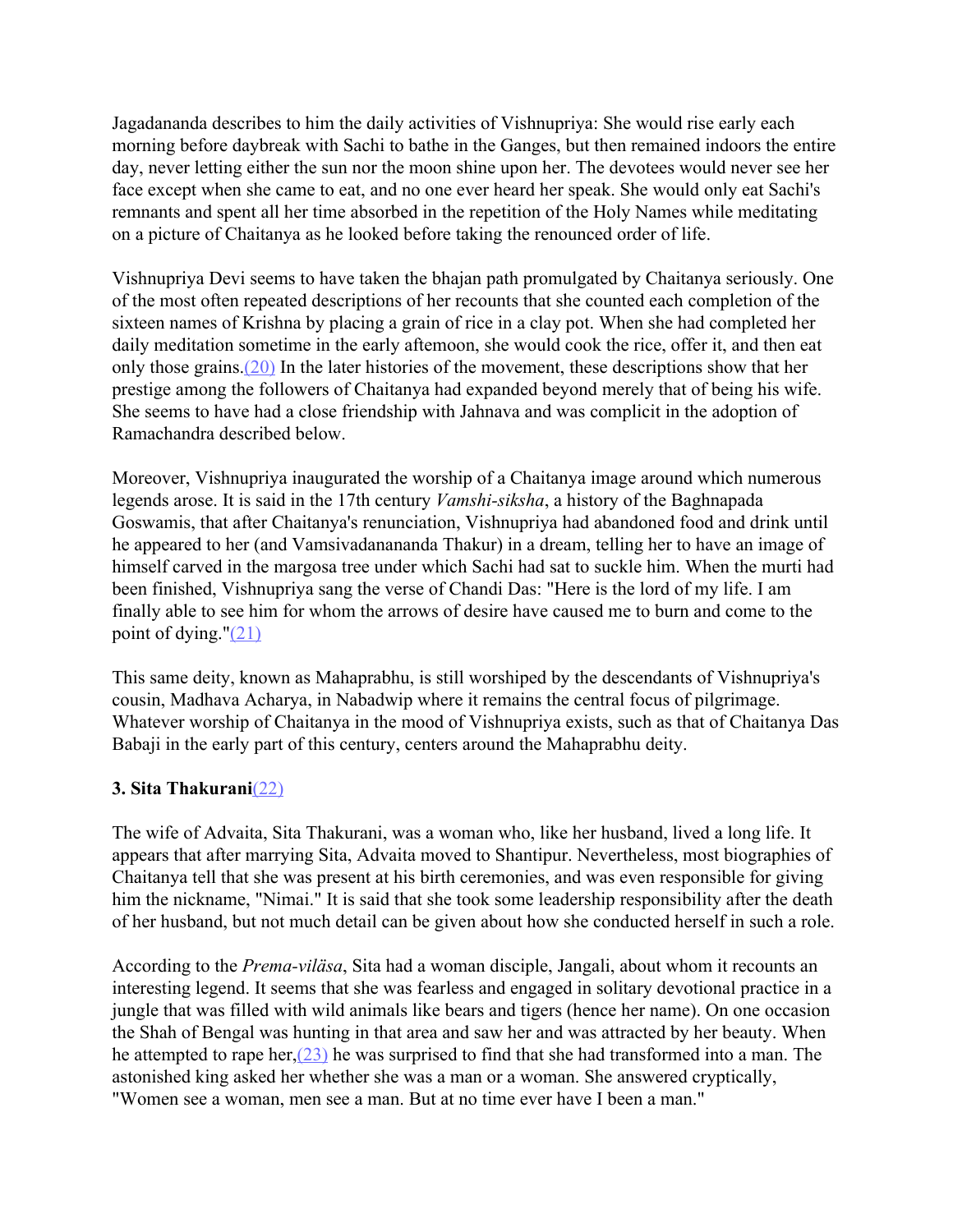The king remained understandably confused. He sent a woman to examine Jangali and was told that she was indeed a woman, but when he sent a man, he was told she was a man. The astonished king realized that Jangali possessed some extraordinary powers and he fell at her feet and asked for forgiveness. After she forgave and blessed him, he built a large residence for her there in the woods which was known as Jangali Tota.[\(24\)](http://www.harekrsna.de/woman-saints.htm#24)

#### **4. Other women contemporary to Chaitanya**

Only a few other women contemporary to Chaitanya can be considered as having hagiological status in their own right: Malati Devi was the wife of Chaitanya's associate Srivas Pandit. She had an extraordinary relation ship with Nityananda, who treated her like his mother. Though she was past child-bearing age, her dried up breasts brought forth milk when the full-grown Nityananda sat on her lap.[\(25\)](http://www.harekrsna.de/woman-saints.htm#25)

Another woman worthy of mention is Narayani, the mother of Vrindavan Das (author of *Chaitanya Bhagavata*). She was Srivas Thakur's niece, only a little girl at the time of Chaitanya's *mahA-prakAza*, or great epiphany (CBh 2.10.229-35), at which she was present and given special attention by him. Another of Srivas' servants, Duhkhi ("unhappy"), was privileged to observe Chaitanya's nightly kirtan; she would bring Ganges water for the Vaishnavas to drink. She thus earned blessings from Chaitanya and was given the name Sukhi ("happy") in place of her original name (CBh 11.25.11-23).

#### **NOTES**

9. Haridas Goswami of Nabadwip is an exception to the rule. A prolific and able writer, he produced a number of works in the early second half of the 20th century glorifying Chaitanya through the eyes of Vishnupriya, and established deities of Chaitanya with Vishnupriya throughout Bengal. This model of Chaitanya devotion is, however, of relatively recent date and of relatively limited following. The Gauranga-nagaras who followed Narahari did not follow in the footsteps of Vishnupriya but rather an imaginary extramarital relation with Chaitanya. They did not thus model their devotion on that of Vishnupriya, nor did they conceive of themselves as handmaids of Vishnupriya on the pattern of manjari bhava in the way that Haridas Goswami did. Even so, there is a deity of Vishnupriya worshipped at Srikhanda, the home of Narahari and centre of the Gauranga-nagara sect, which was installed by Kanai Khutiya, an Orissan contemporary of Chaitanya. RETURN

10. *viSNu-bhakti-svarUpiNI*, *Chaitanya Bhagavata*, 2.22.40; *mUrtimatI bhakti*, ibid., 2.22.45. RETURN

11. *Chaitanya Bhagavata* 1.10.225-31. This, as many of the other stories of Chaitanya's childhood, is a pastiche of the onginal Bhägavata stories of Krishna's childhood. RETURN

12. *Chaitanya Charitamrita*, 1.15.10-11. RETURN

13. *Chaitanya Charitamrita*, 1.16.22-23; *Chaitanya Bhagavata*, i.12.183-8. RETURN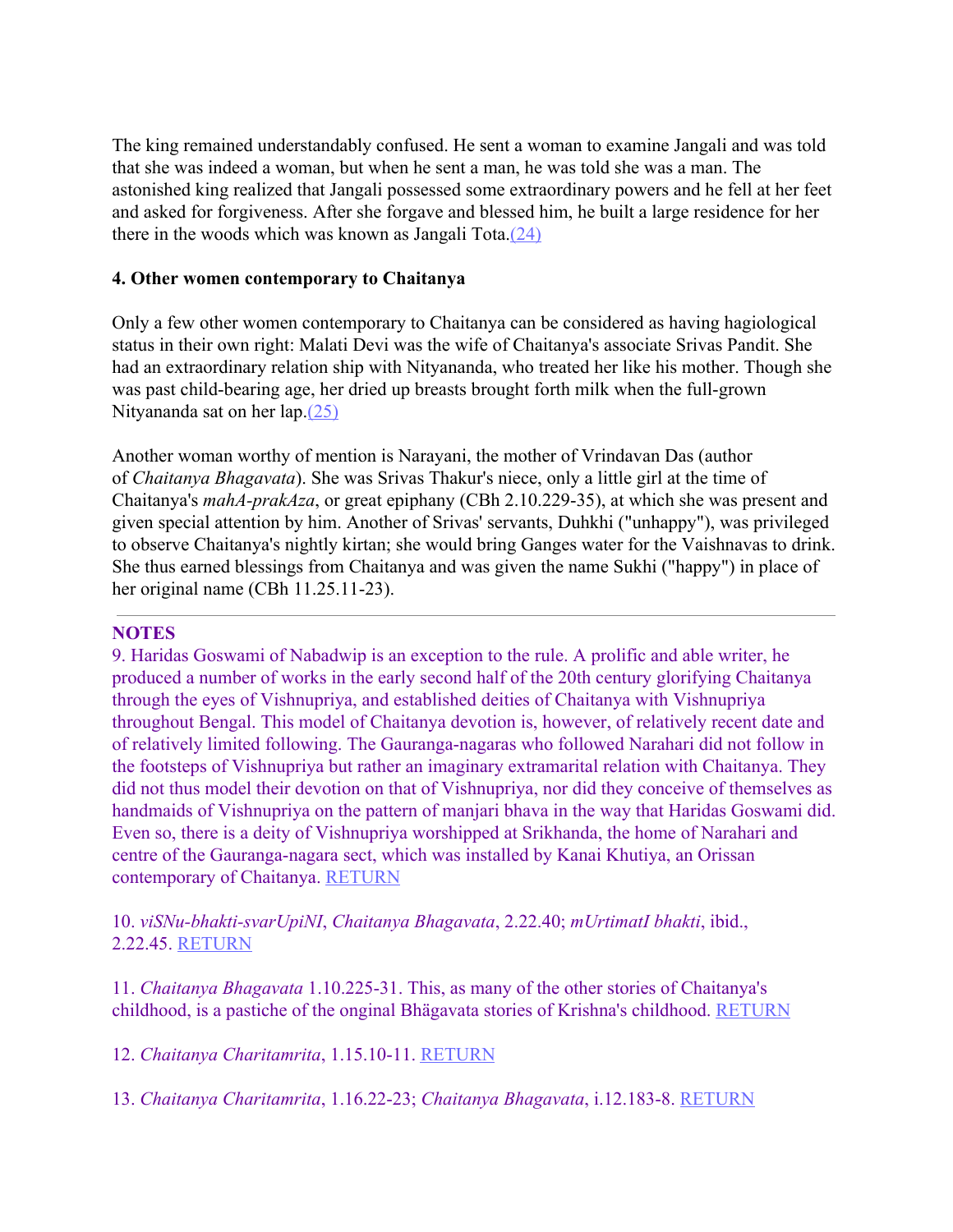14. Exactly what Vrindavan Das means by prema bhakti in this context appears to be the ecstatic symptoms which Chaitanya himself and his associates manifested in their singing of the holy names. Vrindavan Das makes no reference to the devotional sentiments which later were made current in the thought of Rupa Goswami. Nothing would indicate that Sachi was ever expected to "rise above" her parental relationship with Chaitanya. RETURN

15. Jiva Goswami tells a similar story about Krishna's mother Yashoda having such experience during her son's absence in Mathura. Krishna similarly sends her assurances that it is he who is in fact coming in a divine form to receive her offerings. The writing of the *Gopala-champu* precedes that of the *Chaitanya Charitamrita*, so it is likely that Krishna Das Kaviraj took his inspiration from Jiva. Cf. *Gopala-champu* 2.12.RETURN

16. *zazIra mandire Ara nityAnanda-nartane | zrIvAsa-kIrtane Ara rAghava-bhavane || ei cAri thAi prabhura satata AvirbhAva || premAkRSTa hoye prabhur sahaja svabhAva* || *Chaitanya Charitamrita* 3.2.3~6. The more detailed account of Chaitanya's appearance in Sachi's house is found in CC 3.12.8f-94. RETURN

17. *Chaitanya Bhagavata*, 1.14. RETURN

18. *Chaitanya Mangala*, 2.12.1-40. Vrindavan Das envisions Chaitanya spending the last night with his friend Gadadhar Pandit. RETURN

19. A sannyasi's wife would be expected to act as though her husband were legally dead. RETURN

20. This can be found in *Prema-vilAsa*, chapter 5, *Bhakti-ratnAkara,* 4.48-52, *VaMzI-zikSA*, p. 161.RETURN

21. Prem Das, *VaMzI-zikSA* (Nabadwip: Nimai Chand Goswami, n.d.), 161-2. RETURN

22. There is a work named *Sita-caritra*, by Lokanath Das. RETURN

23. The words used are *dharma-nAz karA*. RETURN

24. *Gaudiya Vaishnava Abhidhana*, 1243. Apparently, other sources say that Jangalipriya was the name of a male disciple of Sita's who took the feminine name after initiation. Transvestism in the Vaishnava tradition is not unknown, though it is not considered to be orthodox. Those following this aberrant tradition are given the name Sakhi bhekhi. Lalita Sakhi, a disciple of Charan Das Babaji, is a fairly recent example of a male who considered it an essential part of his devotional life to dress like a gopi. The unambiguous statement of Jangali that "at no time have I ever been a man," could have been nothing more than the firm conviction of the possession of an eternal feminine identity in relation to the eternal male, Krishna. RETURN

25. *Chaitanya Bhagavata*, 2.11.8-10. RETURN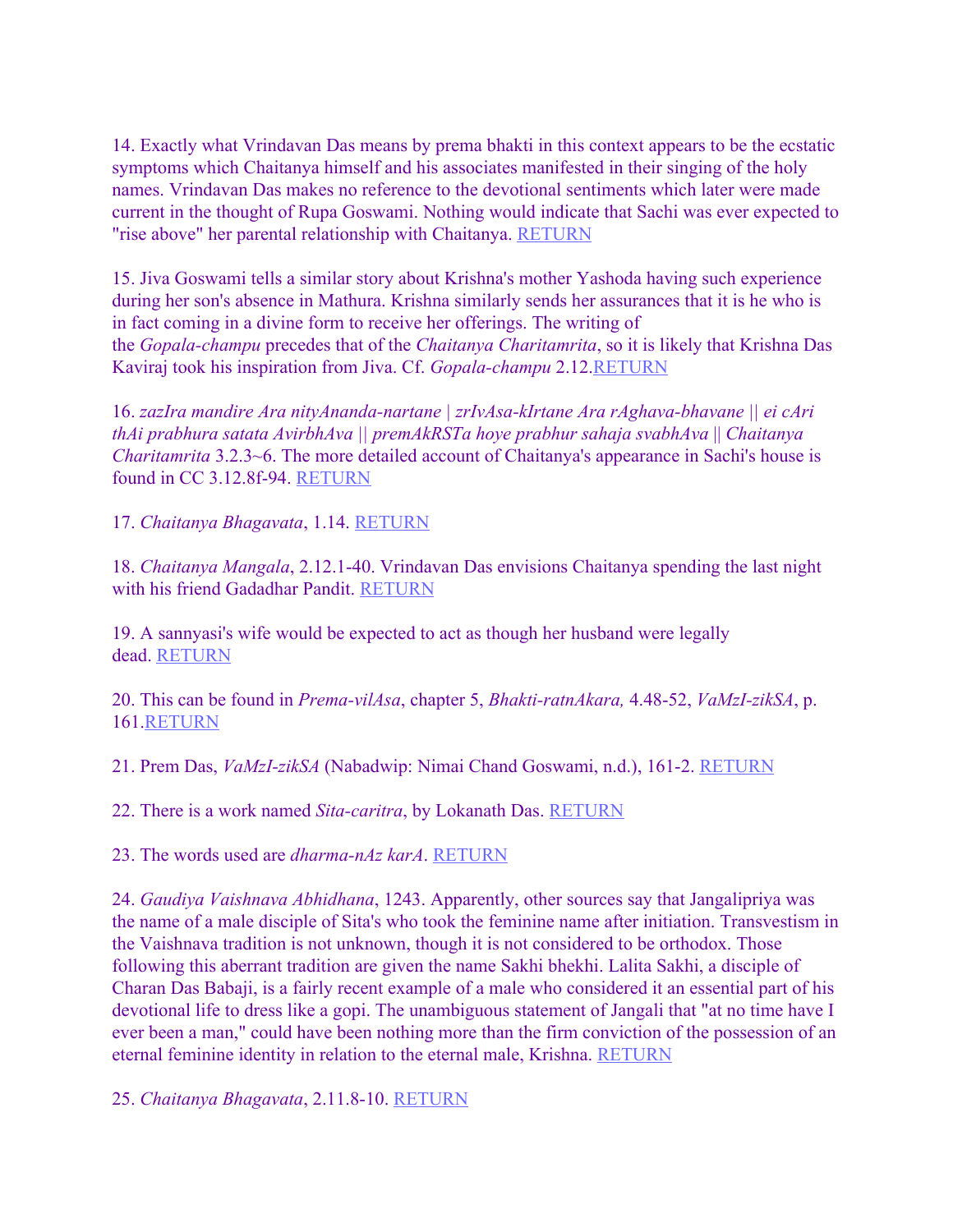# **II. Second generation women**

Though some of these women are junior contemporaries to the women associates of Chaitanya, they are distinguishable from them by their personal charisma, their knowledge and practice of the religion founded by Chaitanya and his inner circle, and the leadership roles they took in the proselytization of that religion.

# **1. Sri Jahnava Ishwari (16th century)**

Karen Sinclair has observed that though women have attained great prominence in Hindu sects, it is generally as "Holy Mothers" or the consorts of male religous adepts, and she gives Sarada Devi, the consort of Ramakrishna, and Aurobindo's "The Mother" as modern examples. In her view, in such circumstances women are normally venerated, but their role is circumscribed, as is the case with the Virgin Mary in Christianity.[\(26\)](http://www.harekrsna.de/woman-saints.htm#26)

In many places in Asia, widows, daughters and sisters of martyred political leaders have risen to political prominence. Nowhere is this truer than in South Asia, where such women have risen to the highest political posts in four countries. Mary Katzenstein, in her analysis of the factors leading to the political prominence of women in India, has concluded that in societies where kinship plays an important role, in the absence of a regularized, stable system whereby succession of political leaders is assured, daughters, widows, or sisters are often called upon to lead.[\(27\)](http://www.harekrsna.de/woman-saints.htm#27) Nevertheless, for any woman to succeed in a role of leadership in such circumstances, it would be necessary that she show qualifications of a more practical sort; simple relationship could only play a temporary role. Indira Gandhi in India and Sirimavo Bandaranaike in Sri Lanka, are particularly salient examples.

Most of the early generations of Gaudiya Vaishnava women leaders were similarly related to earlier charismatic male leaders of the movement. Of all these women, who are yet few in number, Jahnava, the wife of Chaitanya's chief associate Nityananda, stands out. A number of reasons might be conjectured for her rise to prominence. She was widowed, it would seem, when still fairly young. She had no children herself, but her nephew and stepson, Nityananda's son Virabhadra (born of Jahnava's younger sister and co-wife Vasudha), was not yet of an age where he could exercise leadership in the dynastic system that had apparently been envisioned as appropriate for the continuation of the movement In the absence of another appropriate leader; Jahnava stepped into fill the leadership void.

It is quite clear that Jahnava won respect throughout the Vaishnava community as well as constituting a strong influence on her two principle disciples, Virabhadra and Ramachandra. She was known as Ishwari (*IzvarI*), the feminine form of the commonly used word for God, *Izvara*. At the very least, the term implies a great mastery over others. Narahari recounts in his *Bhakti-ratnakara* that Yadunandan Das and the other devotees gathered in Katwa as Jahnava made her way to Kheturi out of respect ate only after she had finished her repast.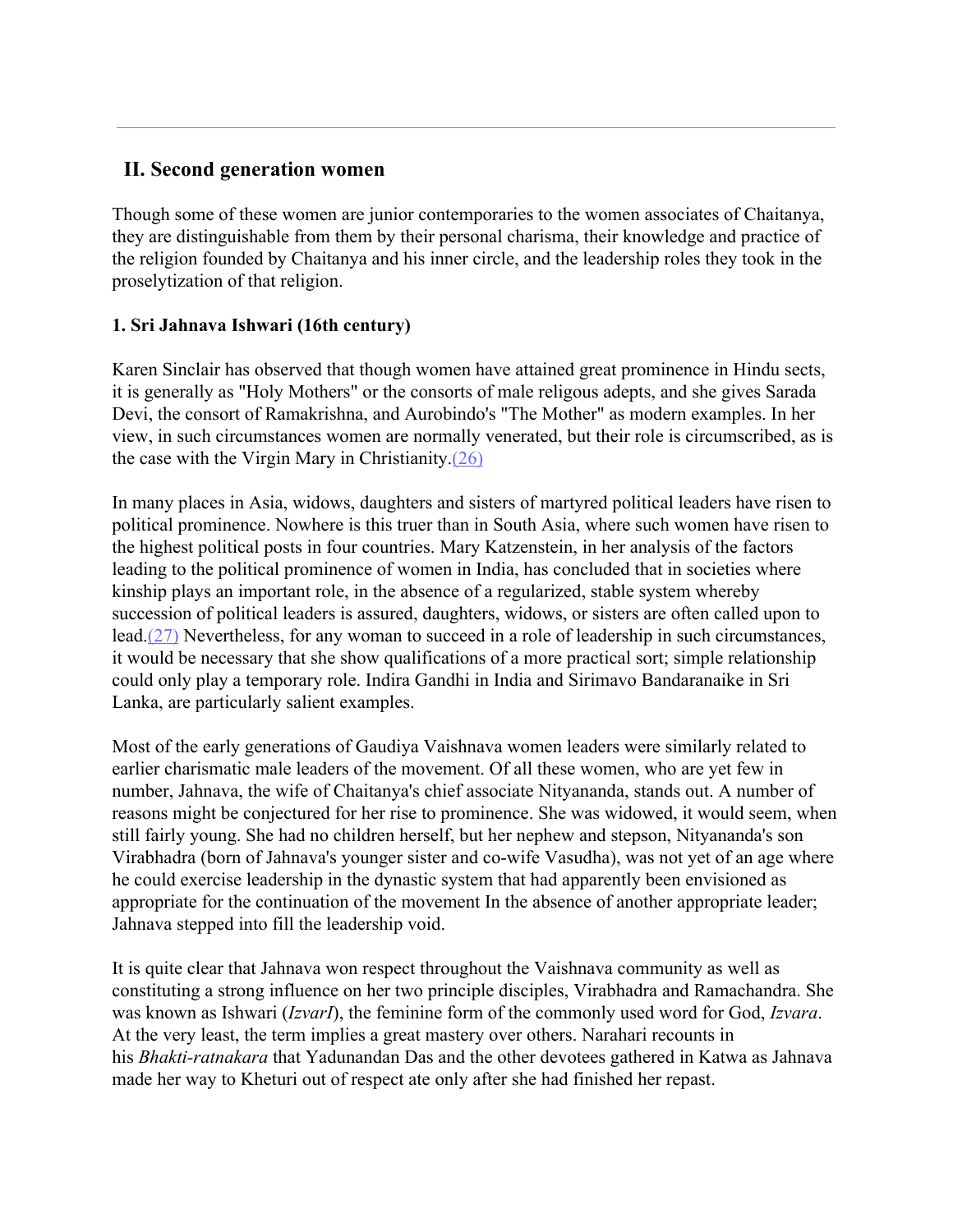Jahnava and Vasudha were sisters, daughters of a Brahmin scholar, Suryadas Sarkhel, and nieces of Gauridas Pandit, both of which brothers were significant devotees of Nityananda and Chaitanya in their own right. The two girls were given in marriage to Nityananda, but Jahnava remained without issue while Vasudha gave birth to two children: a girl, Gahga, and a boy, Virabhadra. Though Jahnava was Virabhadra's stepmother, she played a more significant role in his spiritual development than did his natural mother. One legend is recounted in the *Nityananda-vamsa-vistara* in which it is said that Virabhadra was seeking a spiritual master (having been orphaned before receiving initiation from his own father). In the course of his search, he approached Sita Thakurani, the wife of Advaita, the third member of the Gaudiya Vaishnava divine triumvirate. She told him that he should seek closer to home, but Virabhadra was not convinced that Jahnava was sufficiently qualified to be his guru. On his return home, however, he saw his stepmother as she was completing her bath. While drying her hair, her wet sari slipped and in order to conceal her nakedness, she sprouted two extra arms to hold up the failing cloth. Virabhadra was impressed by this show of divinity and asked Jahnava to initiate him.[\(29\)](http://www.harekrsna.de/woman-saints.htm#29)

Though some comparable epiphanies are related in legends about Nityananda, there is a proliferation of such simplistic attempts at legitimizing the divine character of personalities in the later hagiographical histories of Chaitanya Vaishnavism. The *Nityananda-vamsa-vistara* also recounts that Virabhadra (who is also identified as *Izvara* by Krishnadas [CC 1.11.8) and as Kshirodakashayi Vishnu in the *Gaura-ganoddesha-dipika* manifested divine forms of this nature on various occasions during his preaching career.

Jahnava is not the only woman to have manifested such a four-armed form. Stories similar to the one recounted above are also told about two other women in Gaudiya Vaishnava history. Nityananda's powerful disciple Abhiram Thakur married a Muslim girl, Rami, an act that met with considerable criticism. Though some devotees were prepared to accept her presence in the Vaishnava community, they were certainly not ready to take food, not even prasad, from her hand. They were quieted when Rami sprouted extra arms to hold up the cloth covering her head when it slipped as she was serving. Again, a similar story is told by Haridas Das (*Gaudiya-Vaishnava Abhidhana*, 1422) about Hemalata Thakurani, the daughter of the important third generation Gaudiya Vaishnava leader Srinivasa Acharya. The legend about Hemalata is particularly significant, not so much in its details, but rather in that, as with Jahnava, it confirms her personal authority as guru.

Virabhadra was not Jahnava's only important disciple. Other disciples of distinction begin with Ramachandra Goswami. Grandson of Vamsivadanananda Thakur (mentioned above in connection with Vishnupriya Devi), Ramachandra was adopted by Jahnava after she gave the benediction to his father that he would have two sons. When the second son was born, when Ramachandra was 11 or 12 years old (ca. 1545), Jahnava took him to live with her.

Ramachandra was given special treatment by his stepmother and guru, and to some extent became a rival to Virabhadra for her favors, accompanying her on her last trip to Braj. He later founded the Baghnapada branch of Goswamis through his nephew Rajavallabh's family; he himself never married.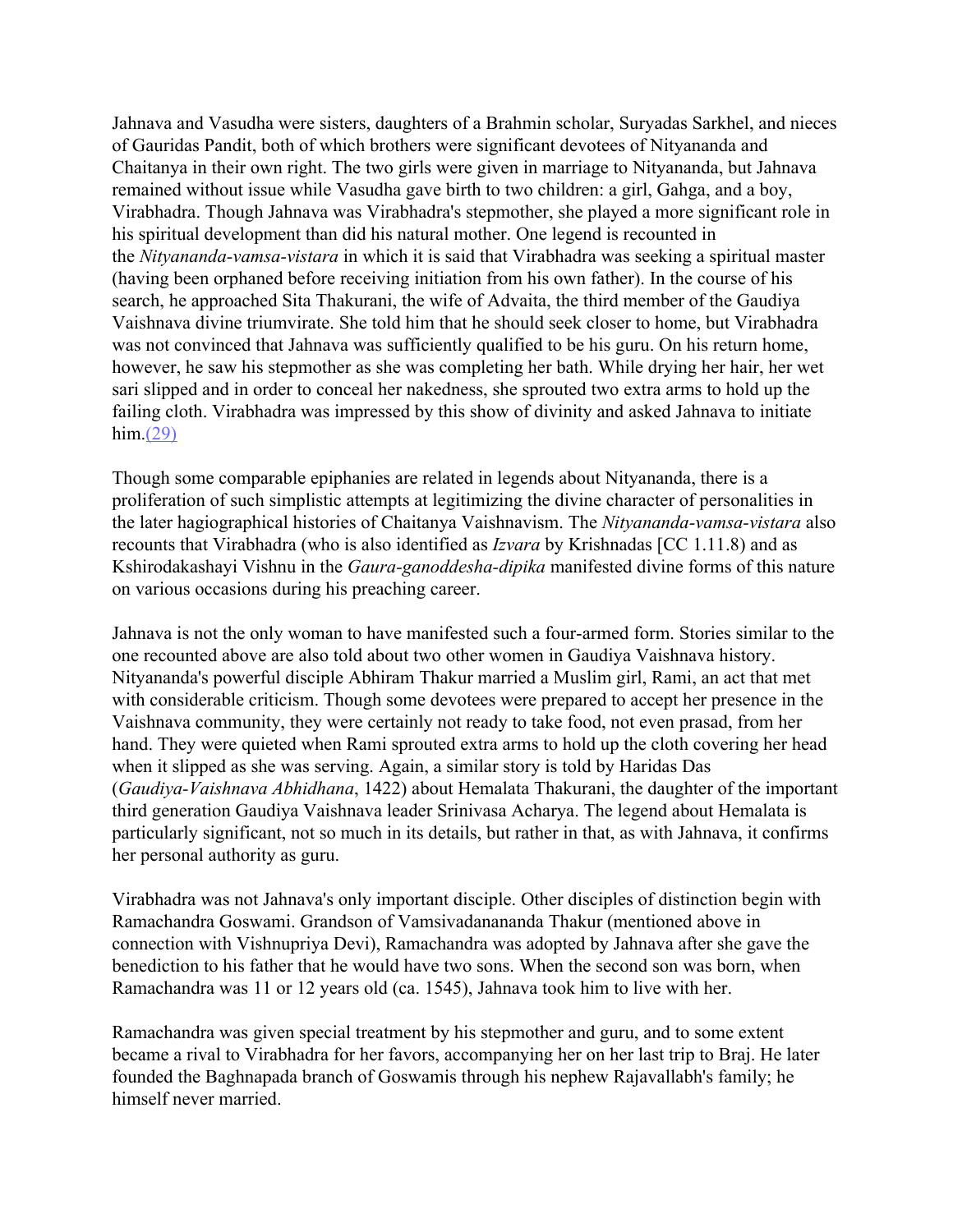It would appear that Jahnava had imbibed some of the scholarship of her father and uncle, and it stood her in good stead when she began to take on the role of Nityananda's successor. In *Murali-vilasa*, Jahnava is described as giving instructions to Ramachandra Goswami in the details of the path of worship (*manjarI-bhAva-sAdhana*) outlined by Rupa Goswami. Nevertheless, despite her personal scholarship, she does not seem to have given public discourses on scripture and was even self-effacing when in the association of male devotees. For instance, in Kheturi, she did not ascend to the podium with the associates of Chaitanya and Nityananda who were present there.[\(31\)](http://www.harekrsna.de/woman-saints.htm#31)

Nor did she do anything more than act as an audience for kirtan. On the other hand, she appears to have liked to cook for large numbers of devotees, herself serving them, and participated directly in deity worship, at least by offering foodstuffs. At Kheturi, she orchestrated many of the activities, such as the greeting (*satkAra*) of the guests (BRK 10.511), the playing of *phAgu-khelA*, etc.[\(32\)](http://www.harekrsna.de/woman-saints.htm#32)

Perhaps Jahnava's most significant contribution was to the organization and character of Bengali Vaishnavism as it endeavored to deal with the theological sophistication of the Vrindavan Goswamis. The event at which this took place was the famous Kheturi festival already mentioned above, the date of which is still a matter of conjecture, but likely took place in the 1570s. Her role there was to lend approval to the innovations in the practice of kirtan as well as the theological formulations on the nature of Chaitanya and his incarnation that Narottam and Srinivas Acharya had brought with them from Vrindavan.[\(33\)](http://www.harekrsna.de/woman-saints.htm#33)

Jahnava, doubtless impressed by the culture of the new leaders of the movement and the learning they had received at the hands of Jiva Goswami, decided to go herself to Braj and witness firsthand the developments that had taken place there. Traveling with a large group of Vaishnavas and being carried in a palanquin that protected her modesty, she led the undoubtedly rather impressive group that made the lengthy pilgrimage, taking between five and six months to make the trip.

Narahari describes an incident that took place in a village en route. The residents of the village were Chandi worshippers who mocked the group of Vaishnavas when they saw them bowing to Jahnava and touching her feet. Considering that by offering respect to Jahnava rather than to their local deity of Chandi, the Vaishnavas had committed a great offense, they vowed to slaughter the whole group of travelers. Chandi, however, found this proposal unacceptable and appeared in an angry form to her worshippers in a dream and revealed to them the glories of Jahnava, saying,

You rascals! You do not know the truth about her whom you look down upon and whom you have called a mere Brahmin woman. She is the wife of Nityananda-Balaram, object of respect even to me and worshipable by all. Her name, Jahnava Ishwari, is exceedingly sweet. Simply by uttering this name, one can be freed from life's worries. She is the beloved of Nityananda, the incarnation of compassion; she voluntarily distributes loving devotion to Krishna to the living beings. Whoever worships her lotus feet and sings her glories will be delivered from the threefold sufferings. [\(34\)](http://www.harekrsna.de/woman-saints.htm#34)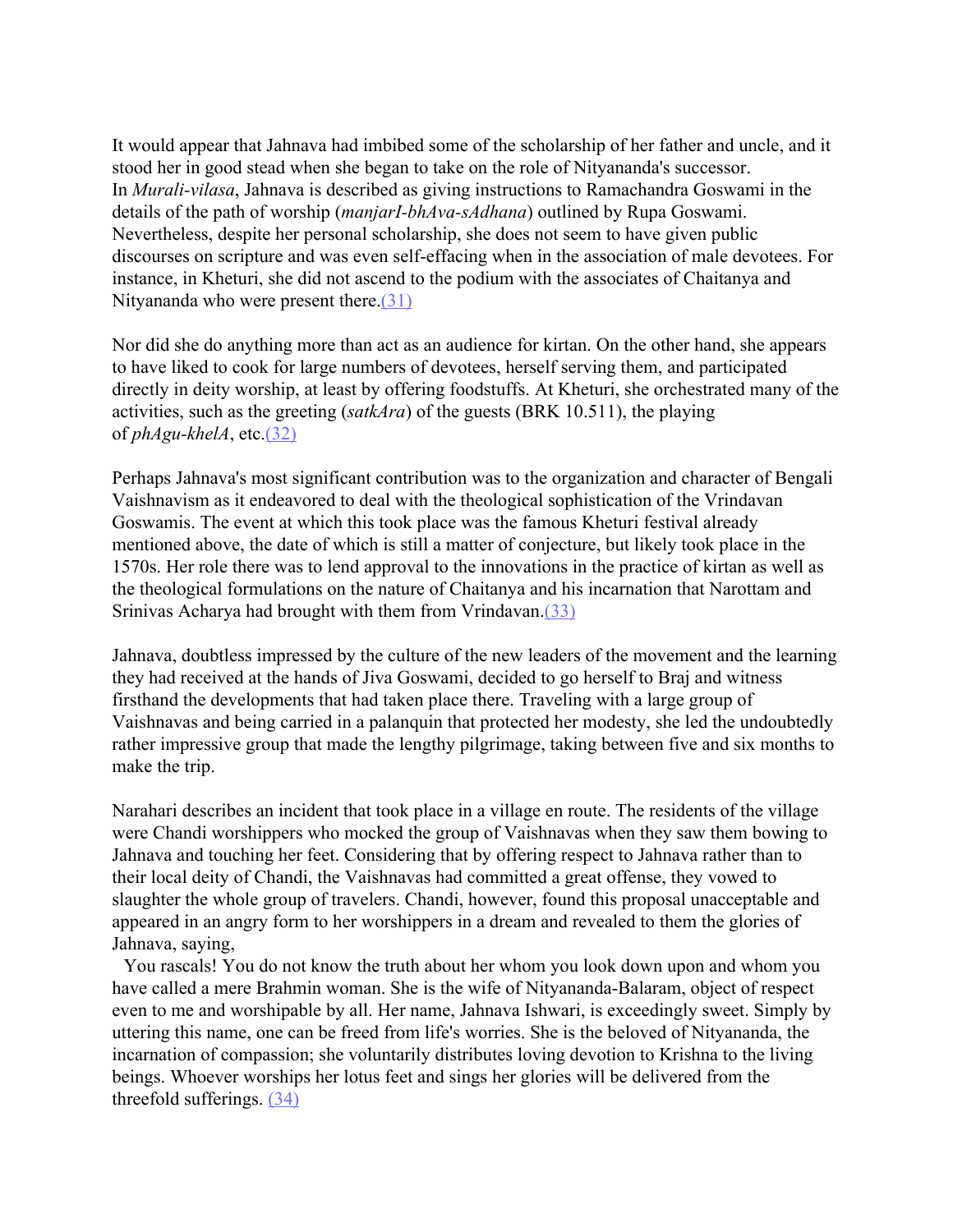Chandi concludes by telling the villagers to beg Jahnava for forgiveness, which they did. Jahnava converted them all to Vaishnavism and stayed for several days in the village before moving on. Another similar miraculous event took place at another village where robbers thought to attack the group. They were unable to find Jahnava and her party of travelers despite knowing clearly their location. They too converted to Vaishnavism when they realized that Jahnava was divinely protected.

On her way back home from Braj, Jahnava stopped with her entourage at the birthplace of Nityananda in Birbhum. She made a second and perhaps even a third trip to Braj before the end of her life, ultimately dying there. It is said that while still alive, she had an image of Radha made and placed on the right-hand side of Gopinath in Vrindavan, where an image of Radha already stood on the left. When she died, she is said to have entered into that deity, thenceforth known as Ananga Manjari.

Jahnava's apotheosis as Ananga Manjart, the sister of Radha, is perhaps what sets her apart from most other woman saints in Gaudiya Vaishnavism. The *Gaura-ganoddesha-dipika* of Kavi Karnapur identifies her first with Revati (the wife of Balaram in Krishna lila) by virtue of her being the wife of Nityananda (who is identified with Balaram), but also recognizes the Ananga Manjari identification as well. By way of contrast, though Vishnupriya is identified with Satyabhama, the wife of Krishna in Dvaraka, [\(35\)](http://www.harekrsna.de/woman-saints.htm#35) this identification is far less prestigious in the heavily Vrindavan-influenced Gaudiya Vaishnavism of later days than that of Jahnava with Ananga Manjari.

It was Jahnava's adopted son and disciple Ramachandra Goswami who developed the theology of Ananga Manjari in his short work *Ananga-manjari-samputka*[.\(36\)](http://www.harekrsna.de/woman-saints.htm#36) Ananga Manjari has an ontologically special status in that she is both a manjari, or maidservant to Radha, and sakhi, who enjoys dalliances with Krishna in her own right. Furthermore, she is the consort of Balaram on the one hand, and identical with him in that metaphysical slight of hand known to Vaishnava theologians, which states that a power and its possessor are not distinguishable. Thus, Balarama (= Nityananda), who enjoys his own rasa-lila with gopis attached erotically to him, also enjoys access to the superior rasa-lila enjoyed by Krishna through his presence there in the form of Ananga Manjari. This bit of theological contortionism arises directly out of Jahnava's "conversion" to the higher standards of devotion established by the Vrindavan goswamis. In order to give legitimacy to his line, it was now necessary to show that Nityananda, who had always been understood to possess the friendly mood (*sakhya-bhava*), was also privy to the erotic mood as well (*madhura-bhava*). If Chaitanya had come to distribute this type of love to all humans who had never before had access to it, then how could his most intimate associate and primary distributory agent be deprived of it?

Virabhadra's wife, Subhadra Devi, wrote a Sanskrit hymn called *Ananga-kadambavali*, which consisted of one hundred verses in glorification of Jahnava. This work has been lost, but a single verse of it has been preserved in the *Murali-vilasa* (and is cited in Haridas Das, *Gaudiya Vaishnava Abhidhana* 5). It is not unlikely that Jahnava encouraged female learning, for literacy amongst Vaishnava women was maintained at a higher level than amongst other women of Bengal society. Donna Wulff points out that Vaishnava women ascetics in the 19th and 20th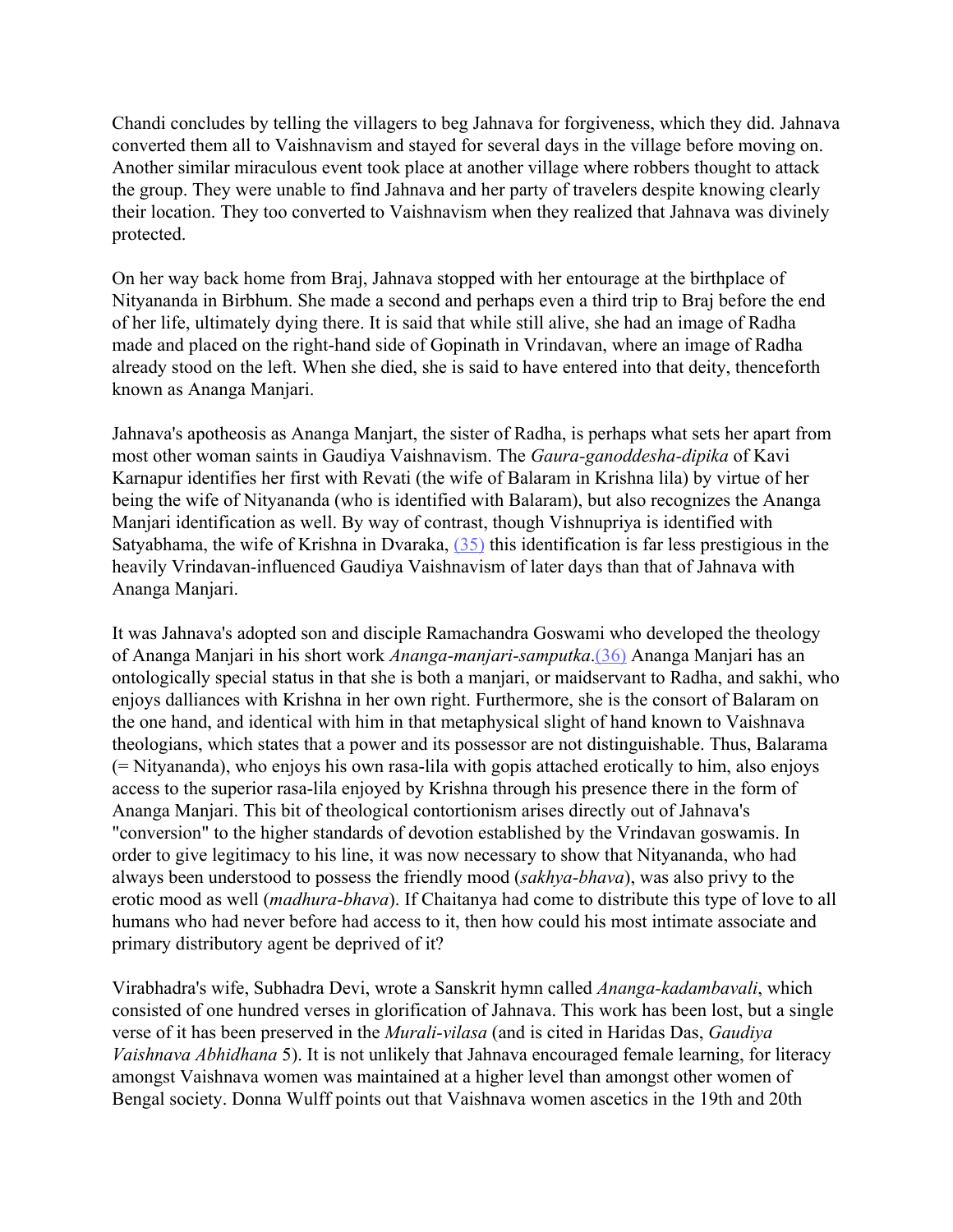centuries were leaders of female literacy, much more so than those who belonged to other Hindu sects. [\(37\)](http://www.harekrsna.de/woman-saints.htm#37)

Jahnava's exceptional status no doubt led to the common occurrence of maternal initiation in many Nityananda-dynasty families. In some cases, such as the family of Pran Gopal Gosvami of Nabadwip, the tradition is that the sons are always initiated by their mother. Pran Gopal would say that when the power of the mercy of the guru was coupled with maternal love, an extremely powerful spiritual force was created.[\(38\)](http://www.harekrsna.de/woman-saints.htm#38) The Gaudiya Math movement directed by Bhaktisiddhanta Sarasvati fought strongly against the principle of inherited disciplic succession and was even more vehement in such criticism where female members were involved. Even so, they too accepted Jahnava's legitimacy as a spiritual master in the line. [\(39\)](http://www.harekrsna.de/woman-saints.htm#39)

Whatever the attitude of neo-orthodoxy to Jahnava, there is little to support Edward Dimock's contention that she was a sahajiya, or in any way influenced by sahajiyas, nor that her adopted son was one. Nor is it necessarily true that the increased influence of women in Gaudiya Vaishnavism is a result of increased sahajiya influence. It shows rather the potential power of women that was given the opportunity to develop when Chaitanya instructed his chief lieutenant Nityananda to return to Bengal and get married, thus giving increased legitimacy to the householder life. The Gaudiya movement has always held that the renunciates and householders operate in separate spheres with different rules.

### **2. Ganga Devi**

Nityananda's daughter. It is said that when she was born, Abhiram Thakur came to prostrate himself before her. This, rather than being a sign of respect, was a test. Abhiram's prostrations were dangerous, and had nefarious results. Indeed, several of Vasudha's other babies had died after Abhiram had made such shows of devotion. Ganga, however, survived the test and was thus Abhiram predicted that she would be a greatly powerful woman and even pronounced her to be the incarnation of the Ganges, writing a twenty-verse poem in her honor. According to *Gaura-ganoddesha-dipika*, her husband Madhava Chattopadhyaya was Santanu (who married the goddess Ganga) in his previous incarnation. Their family took up residence in the village of Jirat on the western bank of the Bhagirathi and their descendents continue to function as initiating gurus of Vaishnavism. [\(40\)](http://www.harekrsna.de/woman-saints.htm#40)

### **3. Hemalata Thakurani**

There is unfortunately an insufficient amount of information about Hemalata Thakurani, the daughter of Srinivas Acharya, one of the principal leaders of the second generation of Gaudiya Vaishnavism and contemporary of Jahnava. Hemalata initiated many disciples, most important of whom is Yadunandan, a prolific poet and author, and she is best known for her role in ostracizing the leader of the early 18th century sahajiya challenge to Gaudiya orthodoxy, Rupa Kaviraj. It is said that she tore his beads from his neck to indicate that he was no longer eligible for commensality. Yadunandan writes about this incident and other exercise of authority in *Karnananda*, which is primarily a life of Srinivas Acarya that he wrote on her order[.\(41\)](http://www.harekrsna.de/woman-saints.htm#41) Srinivas Acharya's second wife Gaurangapriya also took a number of disciples.[\(42\)](http://www.harekrsna.de/woman-saints.htm#42)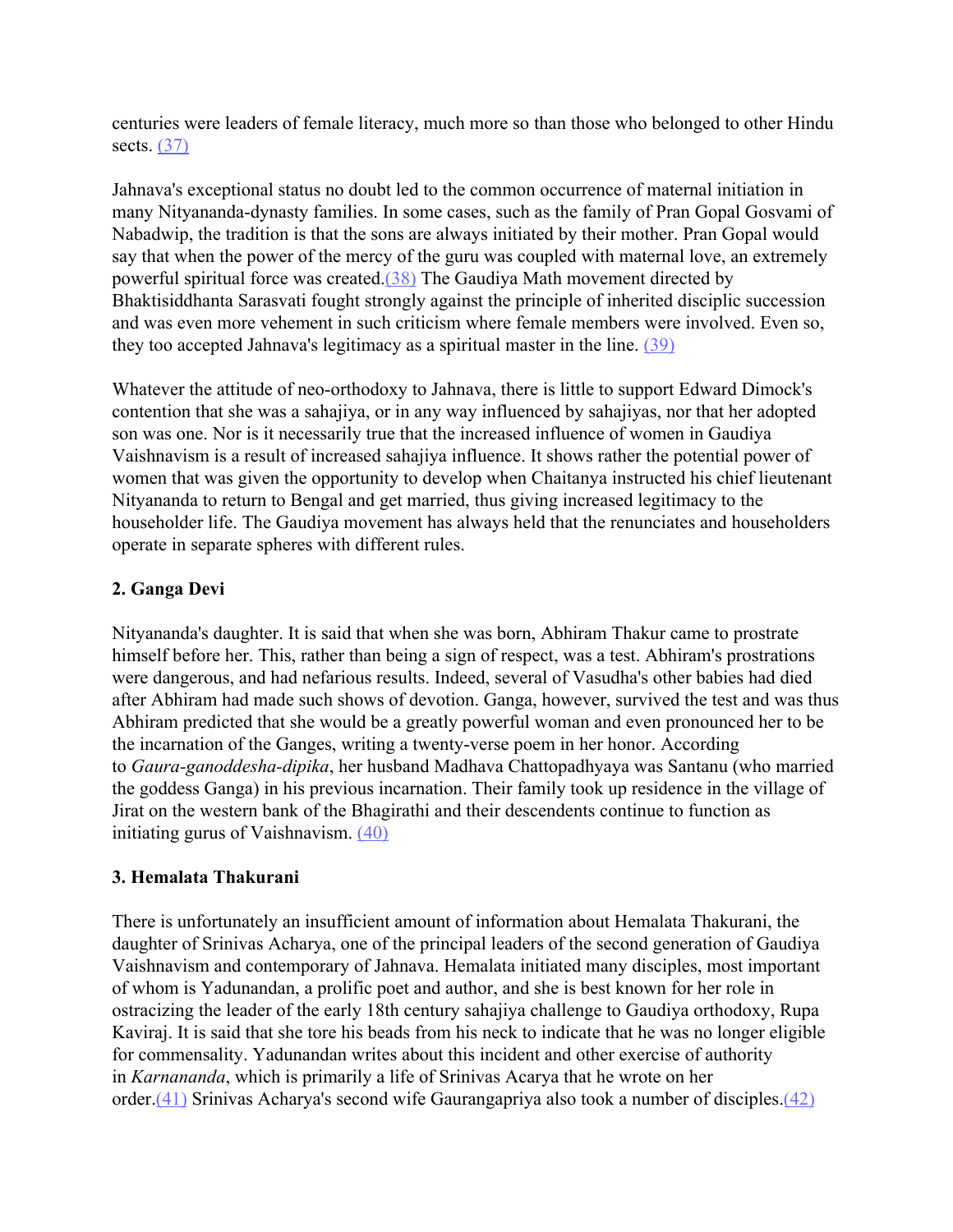# **4. Krishnapriya and Vishnupriya**

These two sisters represent a new type of woman in Gaudiya Vaishnava history: they were renunciates who practiced a life of intense asceticism and devotion comparable to those of the male monks in whose contact they themselves lived. Daughters of Narottama Das's chief disciple Ganganarayan Chakravarti, they were told by Narottam himself to take initiation from their father. They lived for some time at Radha Kund in Braj. Their reputation was sufficient that Raghunath Das's Govardhan shila, which had been given to him personally by Chaitanya, was entrusted to their care by Mukunda, the disciple of Krishnadas Kaviraj (who had received it from Raghunath). This in itself was a highly unorthodox act that resulted in a certain amount of dissent in the conservative community.

According to the *Narottama-vilasa* of Narahari, Krishnapriya took a number of disciples, but ultimately had to disown one of them, Rupa Kaviraj, who, for whatever motive, took the side of those who felt that her sex restricted her role in certain public religious acts. In particular, he objected to her presence in the assembly of men at the reading of Bhagavata. The Vaishnavas present all offered obeisance to her in the assembly with the exception of Rupa Kaviraj who asked her how she, being a woman, could listen to the Bhagavata reading, to which she answered, "It is the wagging of tongues that makes listening to the reading difficult, not my presence." This made Rupa Kaviraj furious, but the result of his offensive behavior was that *he* was forced to leave Vrindavan and return to Orissa, where legend has it he ultimately died a leper. [\(43\)](http://www.harekrsna.de/woman-saints.htm#43)

### **5. Ganga Mata Goswamini**

Unfortunately little information can be found regarding this extraordinary 17th century figure, who is not mentioned in any of the Gaudiya Vaishnava histories. Ganga Mata Goswamini was probably the first woman in Chaitanya Vaishnavism who built a reputation as a devotee purely on the basis of her own learning and spiritual achievements and who founded her own spiritual "family."

Her original name was Sachi. She was the daughter of a rich landowner in Puntia in Orissa, who left home to go to Vrindavan where she took initiation from Haridas Goswami of Vrindavan. [\(44\)](http://www.harekrsna.de/woman-saints.htm#44) On the orders of her spiritual master she went to Radha Kund, where she lived for several years with her godsister Lakshmipriya. Afterward, she was again instructed by her spiritual master to establish herself in Jagannath Puri, taking the so-called *kshetra sannyas*. She took up residence at the home of Sarvabhauma Bhattacarya, an important disciple of Chaitanya during his years in Puri. When she came there, only a shalagrama shila named Radha Damodar was being served at this house. She gradually expanded the service, installing other deities.

Sachi gave discourses on the Bhagavata Purana that attracted large audiences. The king of Orissa, Mukundadeva, had a dream of Jagannath who told him to make a donation of land for the service of the deity. Prior to this, Sachi had begged in order to maintain this service. Near the home of Sarvabhauma is a tank that is known as the white Ganges (Svetaganga) into which the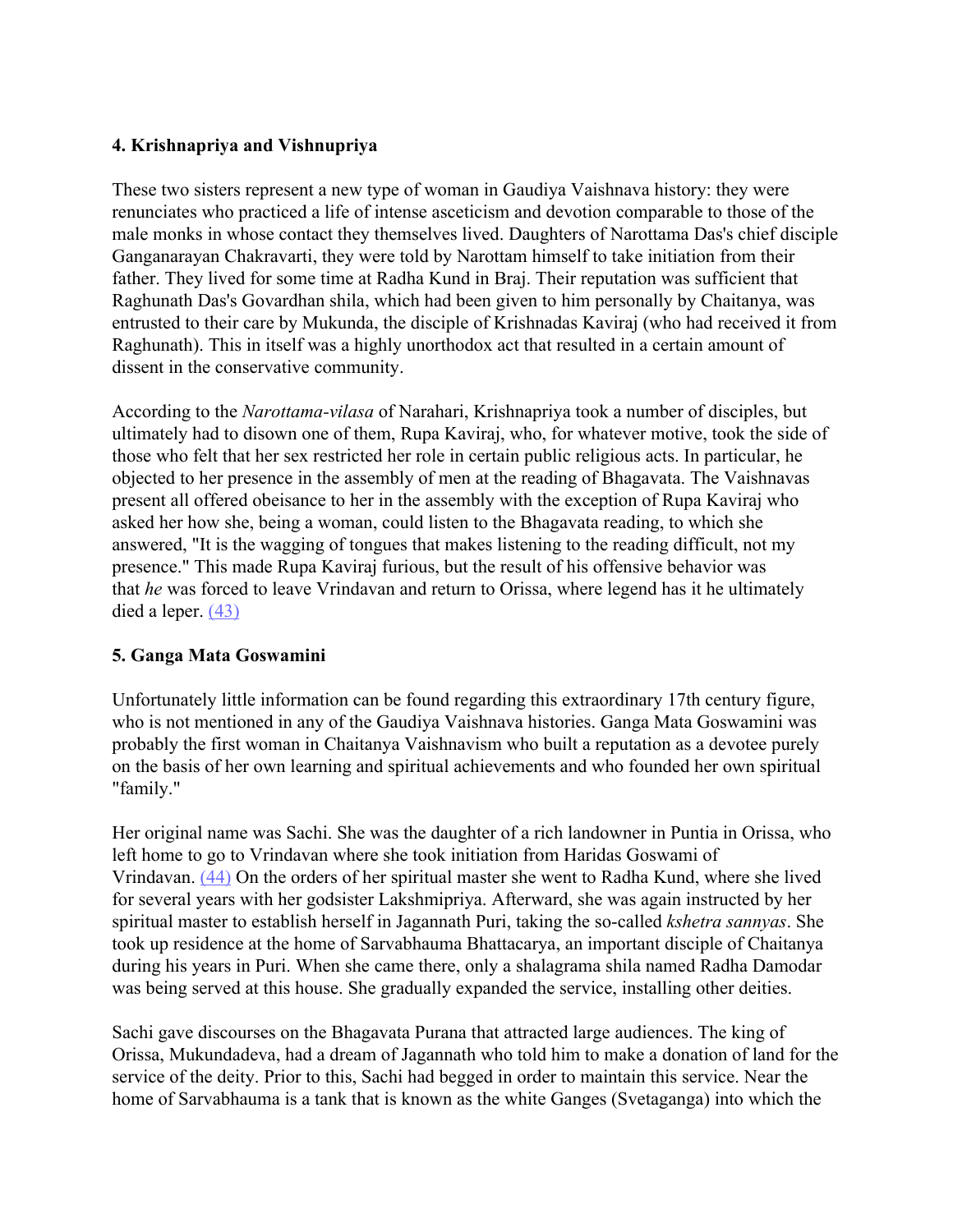water from the Jagannath temple, including the water wnich is used for bathing Jagannath, is drained. Once, on the auspicious occasion for bathing of Mahavaruni, which takes place in the middle of the night, she was washed by the currents of the Ganges inside the gates of the Jagannath temple. The temple guards thought that she was a thief and had her arrested, but King Mukundadeva once again had a dream of Jagannath who told him that he should set her free. He and many of the other sevayats of Jagannath eventually took initiation from her. Because she had been washed by the Ganges water which springs from the feet of Lord Jagannath, Sachi became known by the name of Ganga Mata Goswamini.

The house of Sarvabhauma Bhattacharya is now more commonly known as Ganga Mata's Math and is one of the major houses of Vaishnavism in Puri. Several siddha-babajis were initiated in her line, which is traces back to Gadadhar Pandit and wears the distinctive nupur-style tilak. [\(45\)](http://www.harekrsna.de/woman-saints.htm#45)

#### **NOTES**

26. op. cit, 112. Of course, in the latter case, Aurobindo's consort was a European woman who exercised a great deal of leadership and power in Auroville, Pondicherry for many years.RETURN

27. "Towards equality? Cause and consequence of the political prominence of women in India," in *Asian Survey* xviii, 5 (May, 1978) 480. RETURN

28. The same story is told in a somewhat different fashion in the 24th chapter of some editions of the *Prema-vilasa*.RETURN

29. Four-armed forms are the prerogative of the denizens of the planets of Vishnu, though they have no particular theological relevance for followers of Radha and Krishna, who disdain them as an irrelevant manifestation of divine power. Even so, Chaitanya himself is said to have displayed a number of unusual forms in the *Chaitanya Bhagavata*and *Chaitanya Charitamrita*, particularly in the early part of his career when perhaps it was felt that some concrete evidence of his divinity was needed. RETURN

30. Other important disciples of Jahnava were Jnana Das, one of the greatest writers of Vaishnava padavali kirtan, and Nityananda Das, the author of the *Prema-vilasa*.RETURN

31. *Bhakti-ratnakara* 10.477. *manera ullAse sabe baise divyAsane | zrI-jAhnavA IzvarI baisaye sangopane ||*RETURN

32. Brk 10.633-5. *phAgu-khelA* is the Bengali term for the throwing of colored and scented powders on one another during the Holi festival, the full-moon day of Phalgun month. The Kheturi festival took place to commemorate the birth of Chaitanya, which took place on Holi.RETURN

33. Brk 10.628.RETURN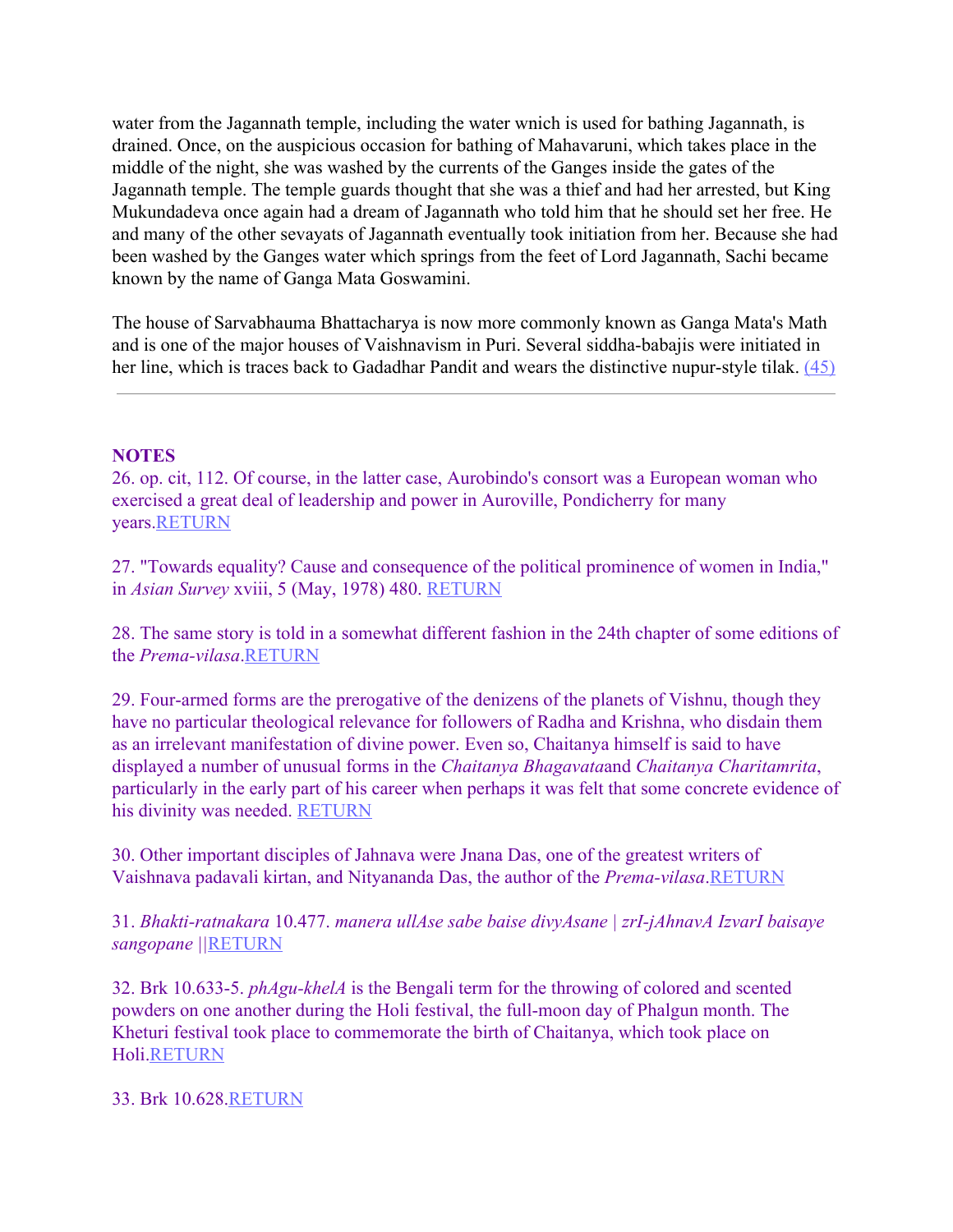## 34. Brk 11.45-51.RETURN

## 35. Ggd 48.RETURN

## 36. ed. Sundarananda Vidyavinoda. (Calcutta: Sripat Parag, 1964).RETURN

# 37. Op. cit, p. 21.RETURN

38. Personal communication from Madan Gopal Goswami, current guru in the line. There is, of course, another reason for this practice: this family is not directly descended from Nityananda by a line of males succession.RETURN

39. Viz. Bhakti Rakshak Sridhar Maharaj's statement in connection with the disciplic succession accepted by Bhaktivinoda Thakur "We have to follow the spirit; otherwise after Jahnava Devi, the wife of Lord Nityananda, up to Bipin Goswami, so many unknown lady gurus. Through them, the mantra came to Bipin Goswami, and from him Bhaktivinoda Thakura received the mantra. We accept Bhaktivinoda Thakur, but should we count all those ladies in our disciplic succession? What was their realization?" Sri Guru and His Grace, (San Jose, CA.: Guardian of Devotion Press, 1983), 23. Further, when A. C. Bhaktivedanta Swami was asked if a woman can become a guru in disciplic succession, he responded, "Yes. Jahnava Devi was Nityananda's wife. She became. If she's able to go to the highest perfection of life, why it is not possible [for other women] to become guru?" in *Conversations with Srila Prabhupada* (Los Angeles: Bhaktivedanta Book Trust, 1990), Volume 22, Toronto, 6.18.76, pp.19-20. RETURN

### 40. *Gaudiya Vaishnava Abhidhana*, 1196.RETURN

41. *Karnananda*, (ed.) Ram Narayan Vidyaratna (Berhampore: Radha Raman Press, 1929), 122.RETURN

42. According to Sukumar Sen in *Bangla Sahityer Itihas* (Calcutta: Modern Book Agency, 1940), Gurucharan Das wrote his *Premamrita* on the order of Gaurangapriya (p.409). RETURN

43. *Narottam Vilas*, 204. Cited in Edward C. Dimock, *Place of the Hidden Moon* (Chicago: University of Chicago Press, 1966), 100-1. See also *Gaudiya Vaishnava Abhidhana*, 1191. RETURN

44. This Haridas Goswami was the sevayat of the Govinda temple and is mentioned in the *Chaitanya Charitamrita* as the leader of the Vrindavan Vaishnava community after the death of Jiva Goswami (d.1610). RETURN

45. *Gaudiya Vaishnava Abhidhana*, 1197-8. RETURN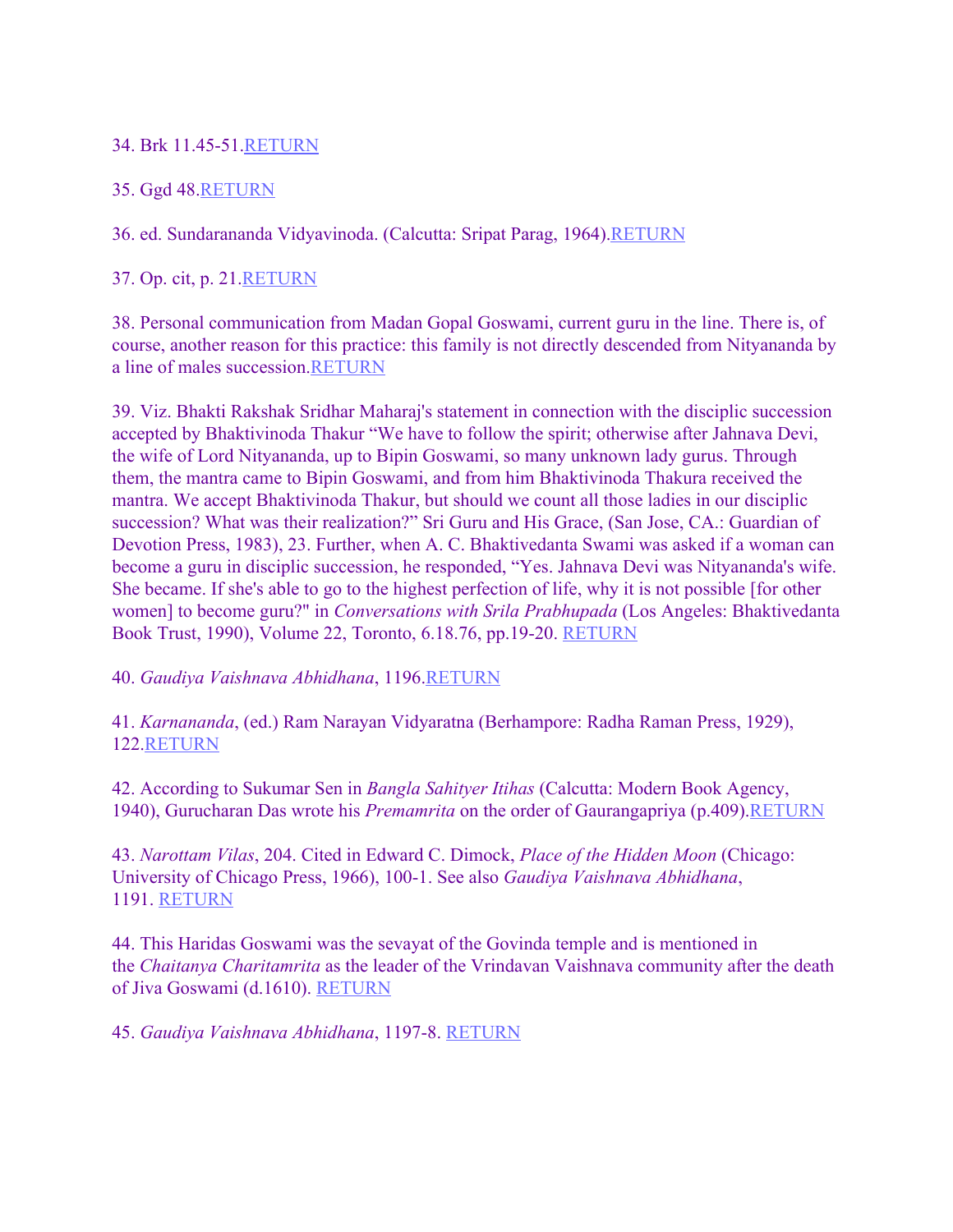# **III. Women saints in the modern era**

The primary source of information for women saints of the modern period is O.B.L. Kapoor's Hindi *Braj ke bhakta*[\(46\)](http://www.harekrsna.de/woman-saints.htm#46) Altogether, there are only twelve woman saints described in *Braj ke bhakta*, of which only five can be considered Gaudiyas. Though these women are respected for their saintliness, only one (Sadhu Ma) is a leader in the sense of being an initiating guru. It is no coincidence that she was born into one of the great Gaudiya initiating families, that of Advaita Acharya. Otherwise, they were all also born in well-to-do families. Of the three who were Bengali, all were Brahmins.

All twelve women whose biographies appear in Kapoor's book are renunciates, showing perhaps more the bias of what that author expected a "saint" to be like, and thus are not necessarily representative of true saintliness. Taken as a whole, the women of *Braj ke bhakta* show, as might be expected, a decided tendency to the *vatsalya* or parental type of devotion. One outstanding exception to this is, of course, that of Srimati Devi, whose taste leaned to the *sakhya* or "the friendly mood," as will be described below.

### **1. Pishima Goswamini**

Chandrashashi Mukhopadhyay, later known as Pishima Goswamini, is the only woman mentioned in Haridas Das's *Gaudiya Vaishnava Jivani*[.\(47\)](http://www.harekrsna.de/woman-saints.htm#47) Her story centers around the Gaur-Nitai deities who are found today in Vrindavan in Banakhandi near Loy Bazaar. These deities at one time helonged to Chaitanya's childhood companion Murari Gupta, whose name is carved on the base of one of the statues. They were apparently lost at one time and later rediscovered in Siuri in Birbhum district in northwestern Bengal. A wandering Orissan monk, Balaram Das Babaji, while passing through Siuri had a dream in which he was instructed to take over the service of the deities. Not long thereafter, the daughter of a wealthy landowner in Nadia district, Chandrashashi, at the time only twenty years old, came to Siuri for business reasons. She became attracted to the deities and attended services regularly in the temple while there. One night she had a dream in which Gaur-Nitai came to her in the form of young boys and said that they were very hungry and wanted her to feed them khir. Because she had not been initiated, Balaram Das was not prepared to give food prepared by her to the deities, so she took initiation from him so that she could comply with Gaur-Nitai's request

A few days later, when she was about to leave Siuri for home, she had another dream in which Gaur-Nitai begged her not to leave, for otherwise who would give them such good things to eat. Like children, they tugged on her skirts and even tore off a piece of her cloth. Chandrashashi awoke with a start and saw that her cloth was indeed torn. She went to Balaram Das who found the missing bit of cloth in the hands of the deity of Gaur. From that day on, she abandoned any intention of returning home to her village and decided to stay on in the service of Gaur-Nitai.

Not long thereafter, however, speculations about the nature of her relation with the monk Balaram Das started in the town. Balaram Das and Chandrashashi decided, again on the basis of instructions given to them in a dream, to take Gaur-Nitai with them to live in Vrindavan. They placed the deities on a boat and made the 1600 km. trip along the Ganges and Jamuna to Braj.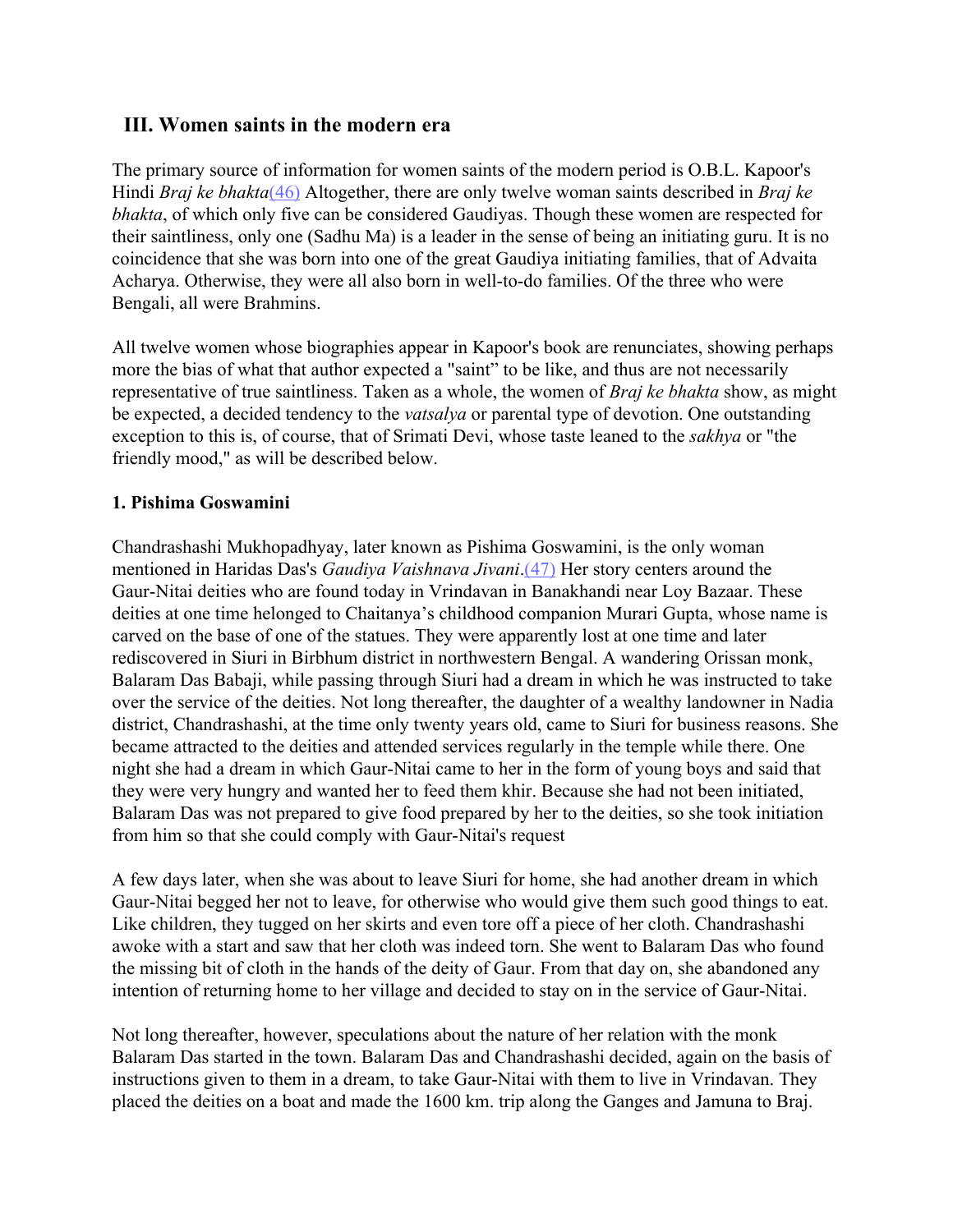Chandrashashi, known in Braj as Pishima ("aunt") managed to build a new temple in Barathandi for the deities who became known locally as Pishima's Gaur-Nitai.

One of the interesting legends concerning Pishima Goswamini is the following. One day, while preparing a meal for Gaur-Nitai, whom she treated as her own children, her menses started, rendering her ritually impure for service to the deities. This interruption gready distressed her. When she nodded off to sleep, Gaur-Nitai came to her and told her that just as an ordinary mother does not interrupt her service to her own children while menstruating, neither should she. Furthermore, they assured her, she would be liberated from this discomfort from that day on. She bathed and made the food offering to the deities and never again experienced the female cycle.

Pishima Goswamini led a strict life according to the Vaishnava regulations, bathing in the Jumna three times a day, chanting on her rosary daily, etc., but her real focus was on archana deity worship. She was engaged in a quasi-constant conversation with Gaur-Nitai, who also appeared occasionally to other people to demand various types of service, etc. Later, when she was old and no longer personally bathed the deities or rendered other types of service, she still was able to know whether things were going in the desired manner by this personal communication. In a typical account, when on one cold winter morning Pishima's successor, Gopishwar Goswami, bathed Gaur-Nitai with cold water, she divined the blunder when she saw that the deities had running noses. To Gopishwar Goswami's amazement, she ran a handkerchief over their noses to show him the proof that they had caught colds due to his carelessness.

Haridas Das recounts that Gopishwar Goswami personally told him that when Pishima Goswamini first asked him to take over the service of Gaur Nitai, he complained that he felt no pleasure in serving such small deities as he did not have the same type of parental affection as she, but was rather moved by the sentiment of friendship. He said that Pishima then went to the deities, pulled on their chins and they changed size to take on their present form. $(48)$ 

### **2. Ma Yashoda (d. 1944)**[\(49\)](http://www.harekrsna.de/woman-saints.htm#49)

Ma Yashoda is known more through her relationship with her disciple, Krishna Prem, than for her own achievements. Sri Krishna Prem, or Ronald Nixon (b.1898), was a British pilot in the First World War who felt that he had been miraculously saved in the course of a mission in Germany. After the war, Nixon undertook a spiritual search that led him to India. A degree holder from Cambridge, he taught English at Lucknow University while staying in the home of the Vice-chancellor, Jnanendranath Chakravarty, a leader of the Theosophist movement. Manika Devi, the wife of the Vice-chancellor, was also a highly educated woman and had maternal feelings for Nixon, calling him Gopal, as many Bengali mothers call their sons. As Nixon recounted to the Bengali singer and bhakta Dilip Ray, Mrs. Chakravarty was heavily involved in her husband's rather busy Western-style social life. As he himself took an increasing interest in Buddhism and Hinduism, studying Sanskrit and Pali, Nixon observed that even within her superficially mundane life, she exuded a spiritual peace. He noticed that she disappeared from the scene during parties and returned rejuvenated. Curious, he followed her on one such occasion and saw her absorbed in a deep meditation. Upon being questioned, she explained to him that she and her husband had developed an interest in Vaishnavism and had been initiated by Balakrishna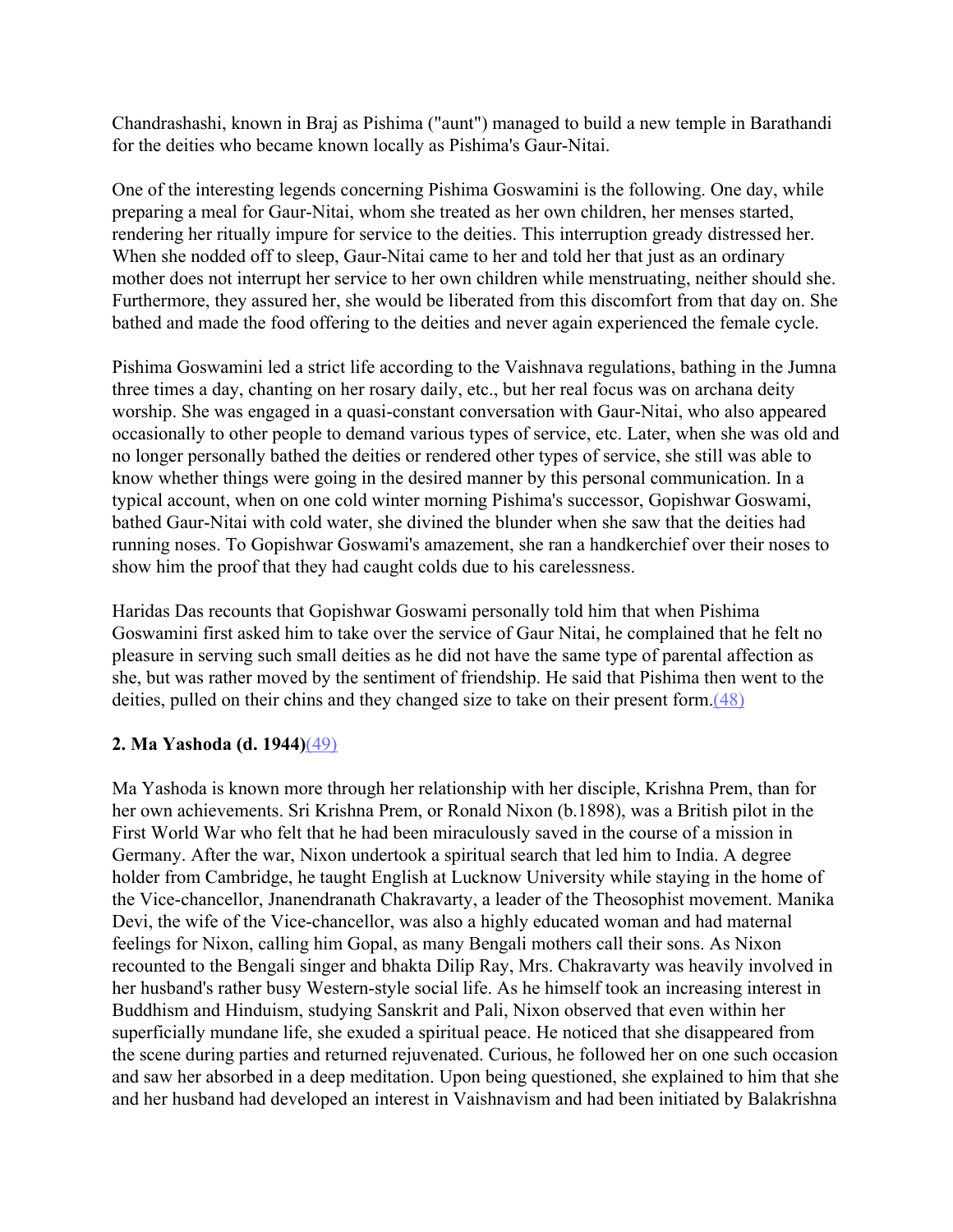Goswami of the Radharaman family in Vrindavan. Impressed, Nixon then asked to be initiated by her. Eventually he asked to take sannyas from her, and in order to be able to do so, she herself went to Vrindavan and there took sannyas so that she could give him this initiation too. The name Yasoda Ma was given to her on this occasion, while Krishna Prem was the sannyas name given to Nixon.

Abandoning academic life, the two of them went to Mirtola, near Almora in the Himalayan foothills, where they founded an ashram which they called "Uttara Vrindavan." They installed a Radha-Krishna murtis. She taught local children to read and write and opened a dispensary, while Krishna Prem wrote several books and attracted a number of Englishmen as well as Indians to become his disciples.

In her childhood, while living at Ghazipur, Yasoda Ma had had several formative experiences with holy men. As a girl of twelve or thirteen, she was chosen as a representative of the goddess at a Kumari-puja in which Swami Vivekananda himself offered flowers to her feet On another occasion she had heard that a local yogi, Pawhari Baba was giving a free cloth and kamandalu to all monks who came to his cave. Curious about how he could fit the large amounts of cloth, etc., that would be required to make this gift, she disguised herself as a boy and stood in line as the goods were handed out. When it came her turn, she jumped into the small space of his grotto and saw that it was empty. Through this act, she showed a great deal of daring; her discovery produced in her a lifelong belief in miracles.

Yashoda Ma had a deep emotional attachment to her deities in the parental mood and had a number of extraordinary experiences with her Gopal deity that she recounted to Dilip Ray.

# **3. Siddheshvari Devi, Sadhu Ma (d. 1944)**[\(50\)](http://www.harekrsna.de/woman-saints.htm#50)

The daughter of Govinda Chandra Goswami in Pabna district of Bangla Desh, she was a descendant of Chaitanya's associate Advaita Acharya. Born during the annual Durga Puja festival, her father considered her to be an incarnation of Yogamaya. From her childhood, she showed a devotional propensity and studied the scriptures under her father who also initiated her. She took sannyas after the death of her father (wearing saffron cloth like Prabodhananda Saraswati). Although still a young girl, she wandered throughout India visiting all the major places of pilgrimage, depending on God alone for her protection. She met the famous Shakta Bama Khepa at Tarapith, who told her to spend some time at Belur and then to go to Vrindavan. It is said that Bama Khepa also recognized her as an incarnation of Yogamaya.

When she finally came and settled in Vrindavan, she eventually built a large ashram dedicated to Radha Kunjakishori near the Ranganathji temple gardens. She had hundreds of Punjabi and Bengali disciples, including many who were prominent and wealthy citizens, and eventually built other temples and ashrams in Belur, Govardhan, Bhubaneswar, Chakratirtha (Puri), etc.

In the tradition of the Advaita family, she strictly followed the *Hari-bhakti-vilAsa*, even instituting regular performances of fire sacrifices in all her temples except in Braj where she supposedly had a vision of Radha who prohibited such rituals as unnecessary. She loved rasa-lila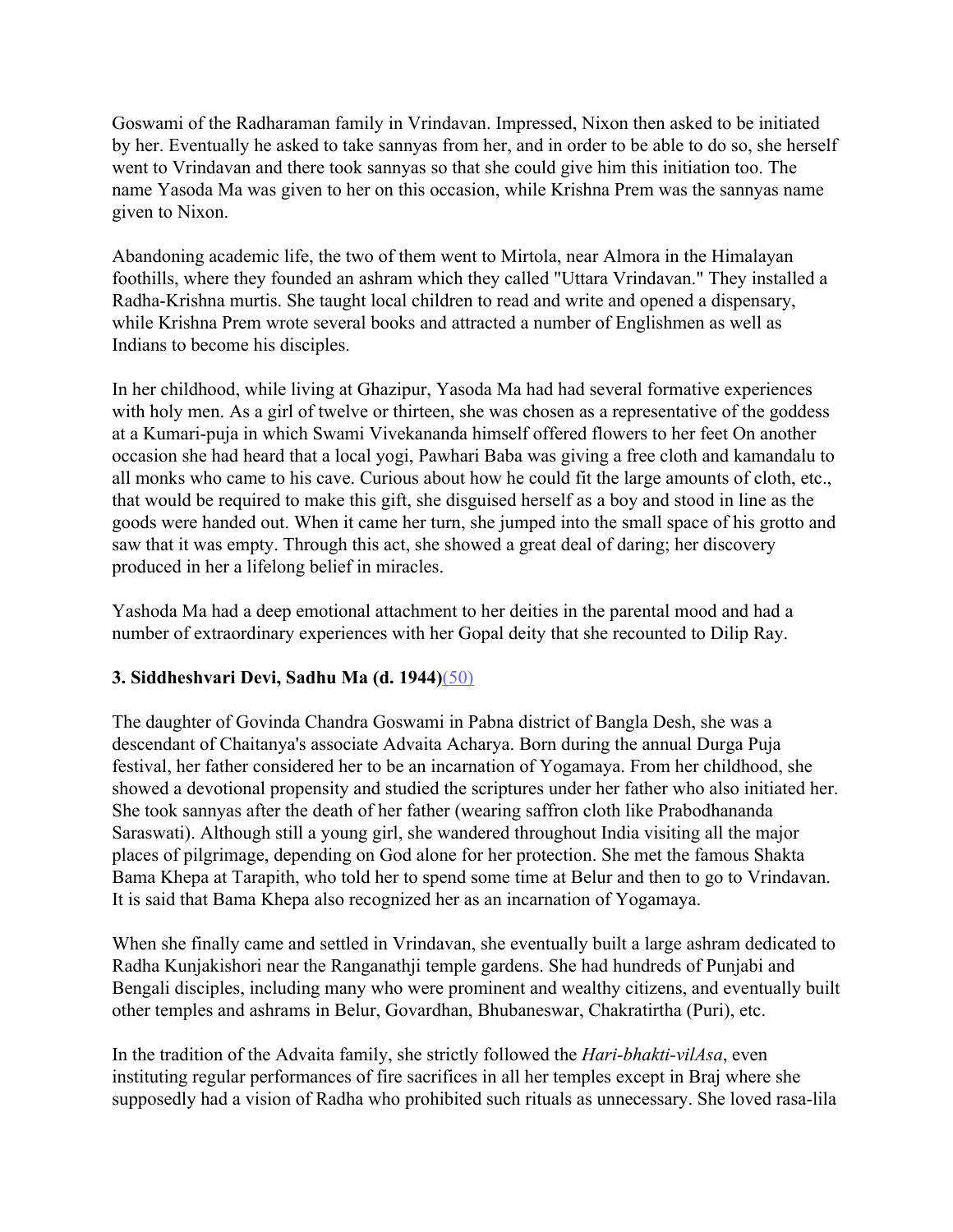performances, but is said to have fainted once on hearing Mahaprabhu's sannyas being sung. Like many of the other powerful women devotees of Braj, she placed a lot of emphasis on service to the devotees who all called her mother. She had dealings with some of Braj's stranger characters like Gwariya Baba.

# **4. Srimati Devi**[\(51\)](http://www.harekrsna.de/woman-saints.htm#51)

Interesting in view of the accepted wisdom that women saints in Indian religions are comfortable in their sexual identity in contrast with men who often, and particularly in Radha-Krishna worship, seek a female identification,[\(52\)](http://www.harekrsna.de/woman-saints.htm#52) is the story of Srimati Devi. O.B.L. Kapoor recounts her legend in connection with Krishnananda Swami, a Punjabi disciple of the Nityananda family descendant Pran Gopal Goswami (d. 1955). Though initiated in the Gaudiya tradition by a staunch promoter of the manjari mood of devotion, Krishnananda worshiped Krishna in the friendly mood (*sakhya*). Though his guru wanted him to take disciples and preach devotion to Krishna, Krishnananda Swami was reluctant to do so because he wished to avoid the association of women. For years he had kept the vow that he would never look upon the face of a woman and this continued to keep this vow until he came in contact with the eleven-year old girl named Srimati Devi.

Srimati Devi lived in the village of Nagla Lakshmanpur within the Braj area. Widowed at the age of eleven, she devoted herself fully to the worship of her Krishna deity. She herself had a tendency to the friendly mood of devotion and had hear of Krishnananda Swami and had become attached to the idea of becoming his disciple. Eventually, at the insistence of some of her relatives, Krishnananda Swami wrote the maha mantra on a piece of paper and some instructions in how to worship Krishna.

Srimati Devi still wished to see her guru and vowed that until she saw him, she would not go outside in the light of day. She would rise at four in the morning and bathe, then sit indoors, chanting the holy names until sunset She kept this up for three years, but still she was not given the opportunity to see her guru. Finally, she stopped all food and drink and had thus been fasting for nine days when Krishnananda had a vision in which Balaram told him that he could break his vow for her sake.

After making this breakthrough and receiving personal contact with her guru, Srimati Devi quickly attained perfection in the friendly mood. She began to dress like a boy; her behavior, her language, etc., all took on the characteristics of a cowherd boyfriend of Krishna and people even began to call her bhaiya ("brother"). She became progressively absorbed in a total consciousness of Krishna's presence.

Her health was poor and she did not live much longer after this. One day, when her guru came to visit her, he took her head in his lap and she said, "Buddy, let's go. Look, Balaram and Krishna are calling their friends to come." Krishnananda Swami replied, overcome with emotion, "Go ahead, buddy. I'll be right along." Having received this permission from her guru, she entered the eternal world of Braj.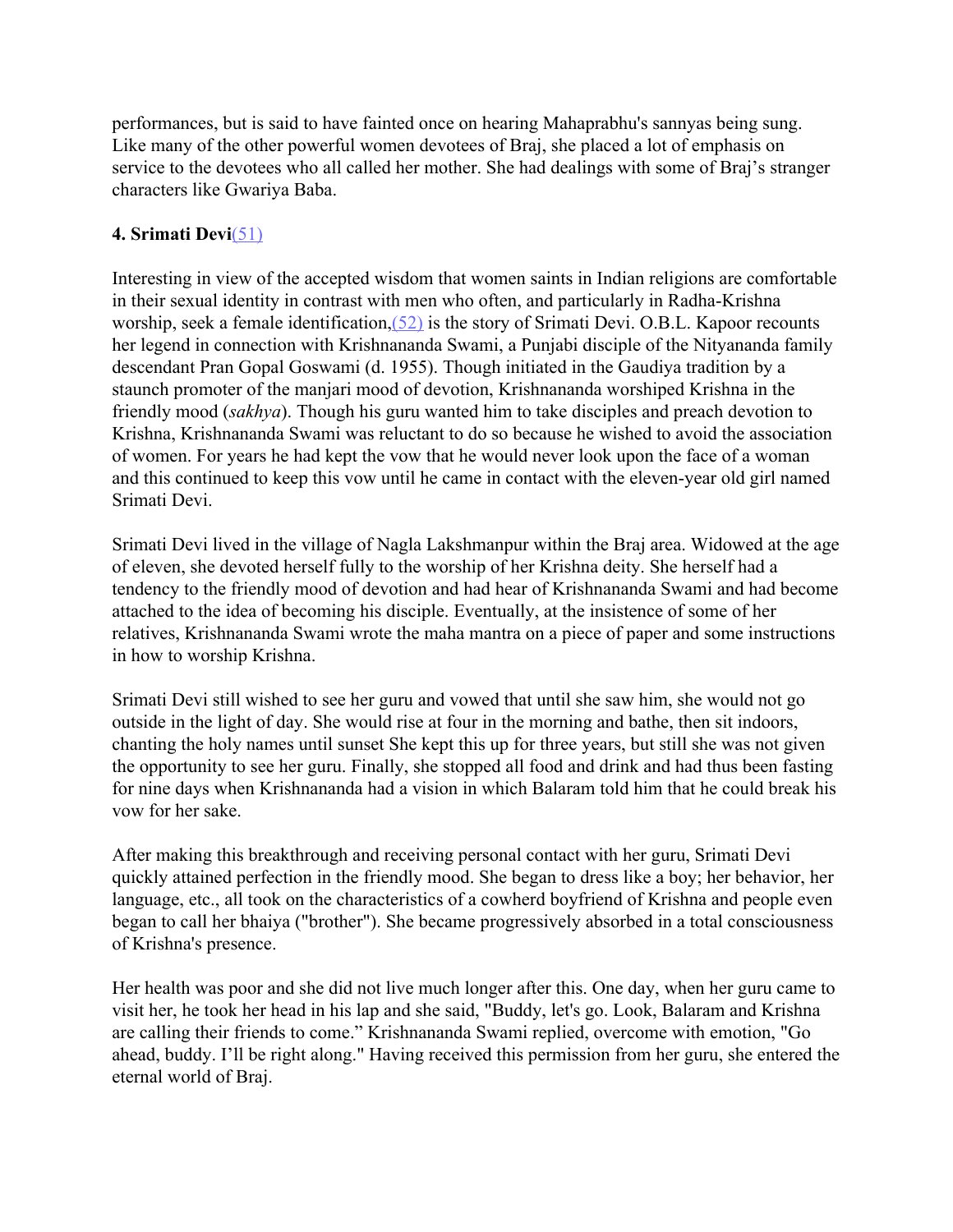### **5. Glrija Devi**[\(53\)](http://www.harekrsna.de/woman-saints.htm#53)

Girija Devi was the wife of a rich landowner in Jamira in the state of Bihar, and was thus habituated to a life of great luxury. She started to lose her interest in family life, however, when her oldest son died at the age of eighteen, followed shortly thereafter by the death of her second son. In her grief she became indifferent to food and drink. Her husband asked his family guru for advice, and the guru began to read Bhagavata Purana to her with to calm her. The result of these readings was that she began to develop an interest in devotion to Krishna and then a desire to move to Braj. Despite the family tradition that kept strict purdah on its women, her husband eventually gave her permission to go.

In Vrindavan Girija Devi rented a room in the Radharamana Ghera and quickly began to experience visions of the deity, Radharaman. Radharani would appear to her to complain about imperfections in the service that would have been impossible for an outsider to know about. On occasion, Radharaman spoke to her by possessing one of the temple priests and speaking through him.

Girija Devi smoked tobacco from a hookah and maintained other habits from her days in Bihar, as a result of which she was not always looked upon with faith, but eventually such inexplicable events caused the sevayats of Radharaman to revere her. Even so, Nilamani Goswami, her landlord, once decided to evict her in order to rent out the house at a higher rent. On that very day he made this decision, but before he could carry out his plan, on returning to his own home, he found that neither he nor any of his companions was able to open the locked door, even though he had the key. Another neighbor, a woman devotee, suggested to him that he had perhaps offended Girija Devi and that if she gave permission he would be able to open the door. Nilamani went to her and asked her to open the door. Much to her own astonishment, she was able to unlock the padlock and the door opened. They attributed the mysterious event to the workings of Radharaman himself.

After the death of her husband, Girija Devi spent the remainder of her days in Jamira, maintaining her devotional practices while running the family estate through agents.

### **Conclusions**

June McDaniel notes in a recent study of Bengali religion that during her fieldwork it was virtually impossible for her to find a Vaishnava holy woman. [\(54\)](http://www.harekrsna.de/woman-saints.htm#54) This suggests that a certain disdain of women continues to exist in orthodox Vaishnava circles today, despite the achievements of a few exceptional women at various points in Gaudiya Vaishnava history. The fear of sahajiyaism may have something to do with this. The ascetic community endeavors to maintain its purity by following the principles of sexual segregation standardized by Chaitanya as far as possible. Vaishnavas who allow women of any age or marital status to stay in their ashrams at night are called *kunja-vasis* and have the lowest status. Those who speak to women in daytime are called *thora-vasis*, while those who refuse to have anything at all to do with women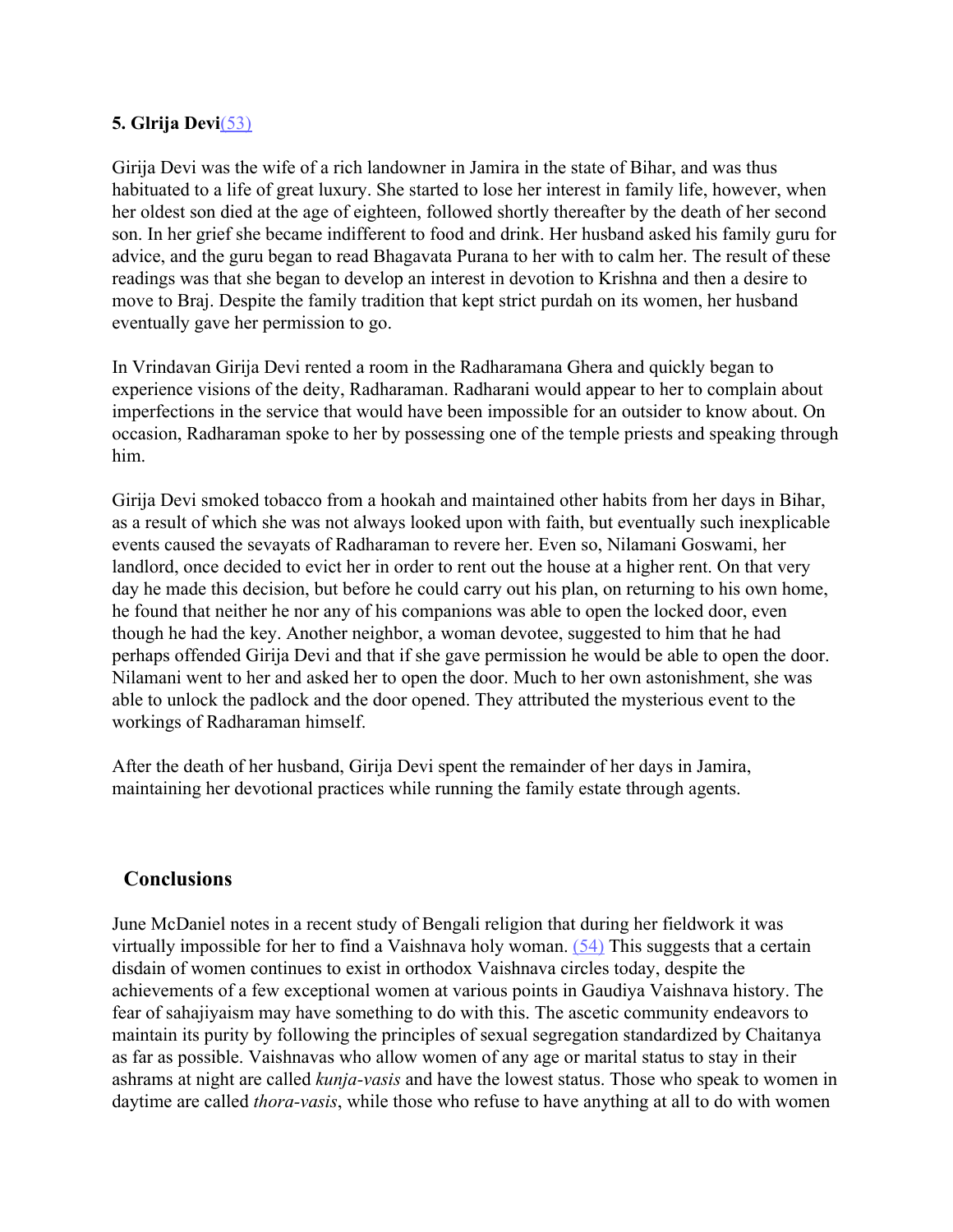are known as *vana-vasis*. These latter Vaishnavas are given the highest status in the renunciate community. *Kunja-vasis* are routinely suspected of sahajiya practice. The problems faced by Pishima Goswamini in the early part of her relationship with Balaram Das are typical of those that face any women who wish to practice a life of asceticism. Outside the realm of the ascetics, in the entirely different world of the goswamis and householder Vaishnavas, the wives of the Prabhusantans have always been strong leaders amongst the women of their communities, occasionally stepping in, like Jahnava, to exercise greater influence.

It should be stated that here, as elsewhere, history is generally written by men about men. How many thousands of women in every religious tradition have led quiet lives of simple sanctity and asceticism, and been passed over by the few historians who have written about these matters only by virtue of their sex? Nevertheless, despite the limited numbers of examples that we have been able to find of women whose accomplishments as gurus, saints and devotees have penetrated into the consciousness of the males around them, their examples should be sufficient to continue to inspire devotee women. Besides these, there is ample basis in the Gaudiya Vaishnava symbols, theology and spiritual ideals to give room for women to assert themselves, if the inner call should come.

#### **NOTES**

46. 5 volumes, Mathura: Sri Krishnajanmasthan Seva Samsthan, 1981-2. This book has now been translated and published in English. RETURN

47. pp. 163-171. Haridas Das credits Haridas Goswami's *Nitai-Gaura-vigraha-lila-kahini* for most of the data used in his account. O.B.L. Kapoor (op. cit., Vol. 1, 193-212) has based his story primarily on that of Haridas Das. RETURN

48. *Gaudiya Vaishnava Jivani*, 169. RETURN

49. The main source for the information given here is *Yogi Sri Knshna Prem*, by Dilip Kumar Ray (Bombay: Bharatiya Vidya Bhavan, 1968). Also, O.B.L. Kapoor, (op. cit., Vol. 2, 124-169. RETURN

50. *Braj ke bhakta*, Vol. 4, 133-140. RETURN

51. *Braj ke bhakta*, Vol. 3, 132-3. RETURN

52. Cf. A. K. Ramanujan, "On Women Saints" in (ed.) J.S. Hawley and Donna Marie Wulff, *The Divine Consort* (Delhi: Motilal Banarsidass, 1984 [1982]), 316. RETURN

53. *Braj ke bhakta*, 210-221. RETURN